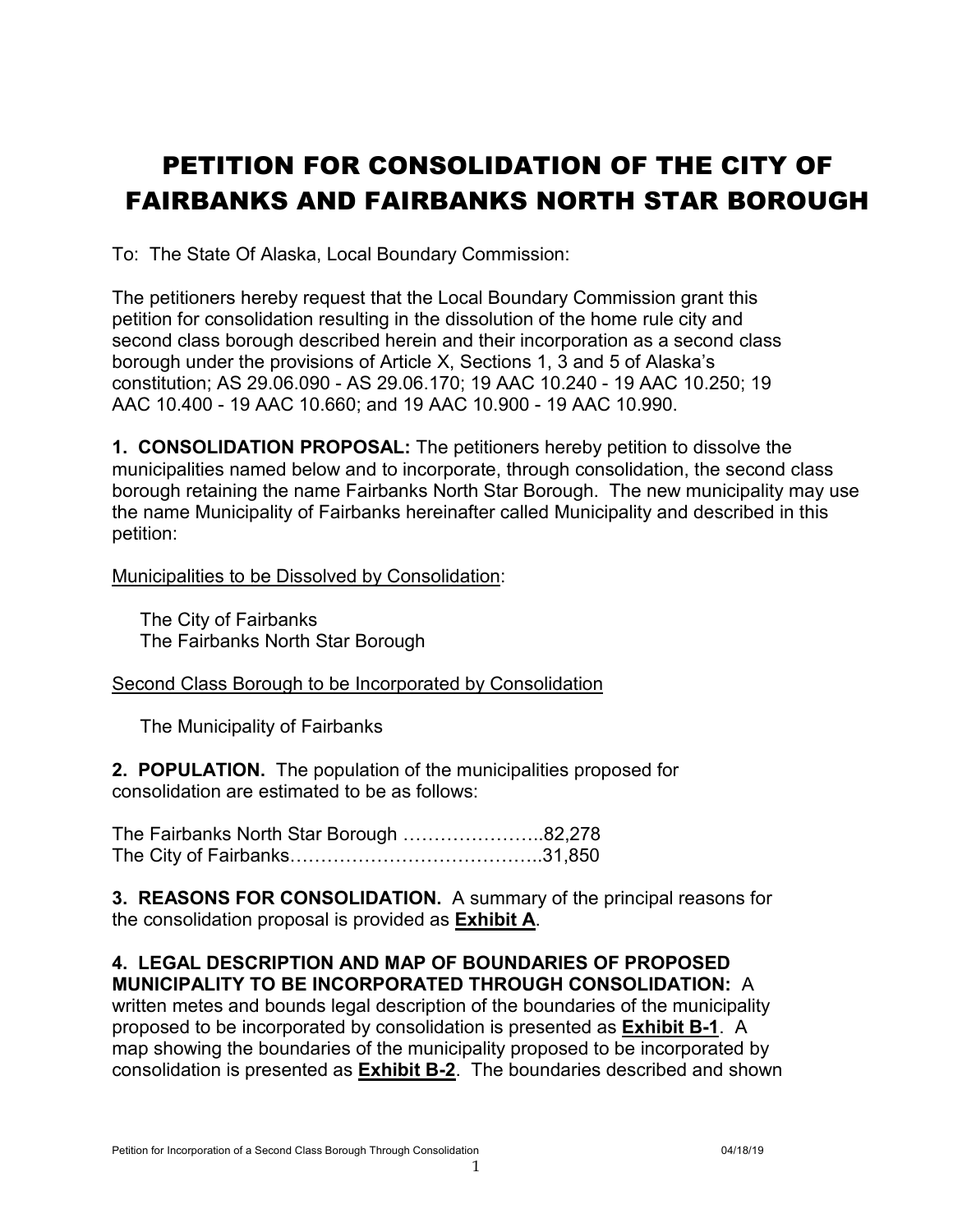on the map are identical to the existing boundaries of the Fairbanks North Star Borough.

#### **5. LEGAL DESCRIPTION AND MAP OF BOUNDARIES OF EXISTING MUNICIPALITIES PROPOSED TO BE DISSOLVED THROUGH**

**CONSOLIDATION: Exhibit C-1** provides a written metes and bounds legal description of the boundaries of the City of Fairbanks which would be dissolved through consolidation. **Exhibit C-2** provides a map showing the boundaries of the City of Fairbanks. A written metes and bounds description and map of the boundaries of the Fairbanks North Star Borough, which would also be dissolved through consolidation is provided as Exhibits B-1 and B-2.

#### **6. COMPOSITION AND APPORTIONMENT OF THE ASSEMBLY**

**Exhibit D** presents the proposed apportionment and composition of the Assembly for the proposed municipality to be incorporated through consolidation. The proposed apportionment and composition is consistent with the equal representation standards of the Constitution of the United States and complies with AS 29.20.060. Unless modified by the Local Boundary Commission on a reasonable basis following hearings on the consolidation proposal, the Assembly will be comprised of the number of members and apportioned as set out in Exhibit D until the composition or apportionment of the Assembly is lawfully changed.

**7. AREAWIDE AND NON-AREAWIDE POWERS AND SERVICES.** Listed below are the services proposed to be provided and the powers proposed to be exercised by the municipality on an areawide and non-areawide basis. To the extent that voter approval is required to grant the powers and authority for areawide or non-areawide services listed in this petition, as may be amended on a reasonable basis by the Local Boundary Commission following a public hearing on this petition, voter approval will be deemed to have been granted upon voter approval of the consolidation.

#### **Areawide powers and services:**

- **1. Property assessment and tax collection**
- **2. Air pollution control**
- **3. Public Schools**
- **4. Disaster and civil defense**
- **5. Planning, zoning and platting**
- **6. Solid waste disposal**
- **7. Solid waste collection**
- **8. Animal control**
- **9. Parks and recreation**
- **10. Flood control**
- **11. Transportation system**
- **12. Child care assistance**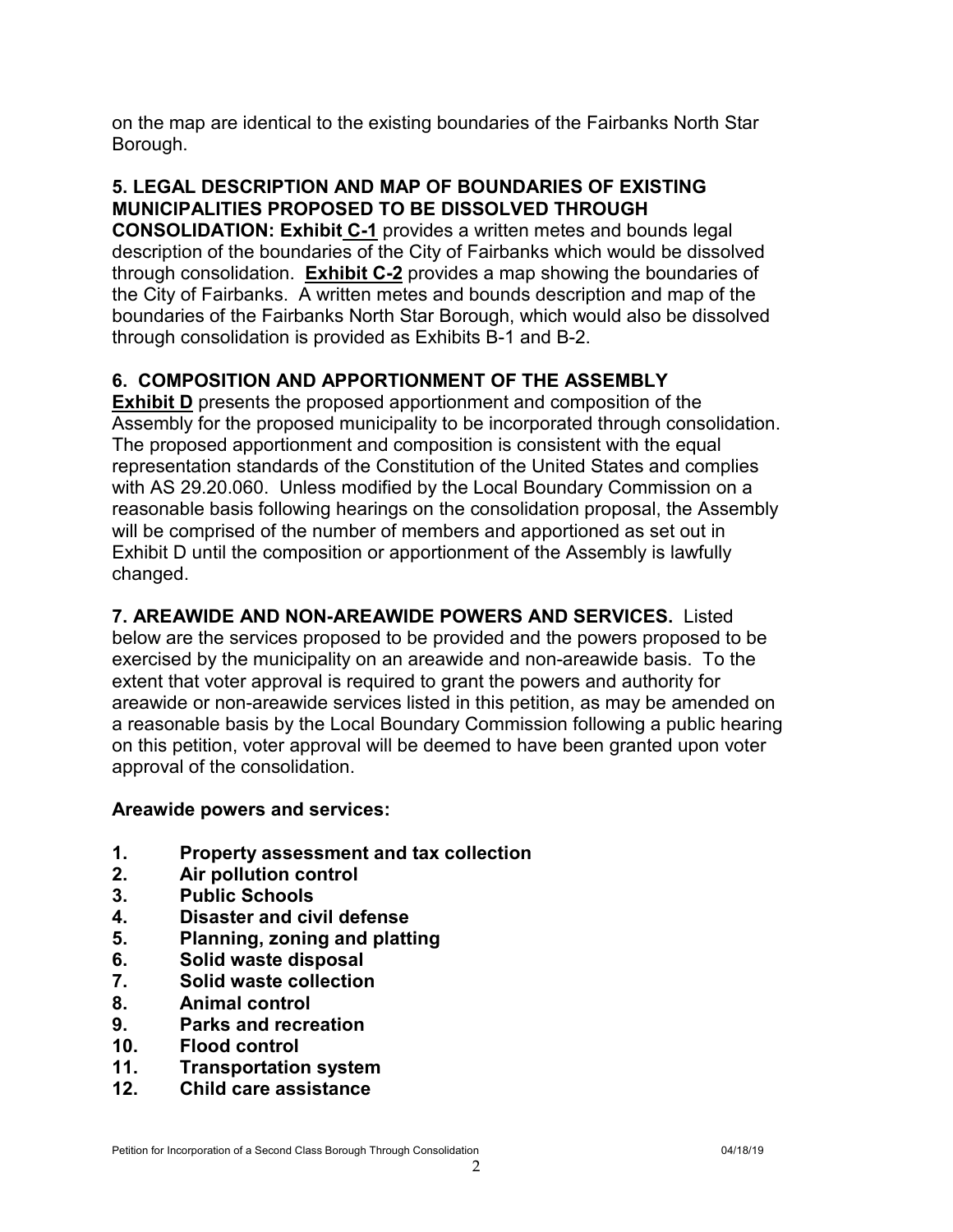- **13. Library**
- **14. Limited health and social service powers**
- **15. Enhanced 911 system**
- **16. Hospital**
- **17. Housing finance**

**Non-areawide powers and services:**

- **1. Fireworks control**
- **2. Emergency medical services**
- **3. Economic development**

**Service area powers and services:**

**Service area powers are exercised in specific areas upon petition and adoption by vote of the residents of that area. These powers vary from area to area and may include:**

- **1. Road construction and maintenance**
- **2. Fire protection**
- **3. Street lights**
- **4. Water and sewer**

**Proposed Urban Service Area:**

- **1. Fire protection**
- **2. Law enforcement**
- **3. Environmental services**
- **4. Building department**
- **5. Engineering department**
- **6. Public works department**

**8. AREAWIDE AND NON-AREAWIDE TAXES.** The type and rate of each areawide and non-areawide tax proposed to be initially levied by the municipality is listed below. To the extent that voter approval is required to grant authority to levy proposed areawide taxes listed in this petition, as may be amended on a reasonable basis by the Local Boundary Commission following a public hearing on this petition, it will be deemed to have been granted upon voter approval of the consolidation.

 **AREAWIDE TAX TYPE TAX RATE Property tax 13.775 mills Solid waste collection** 1.166 mills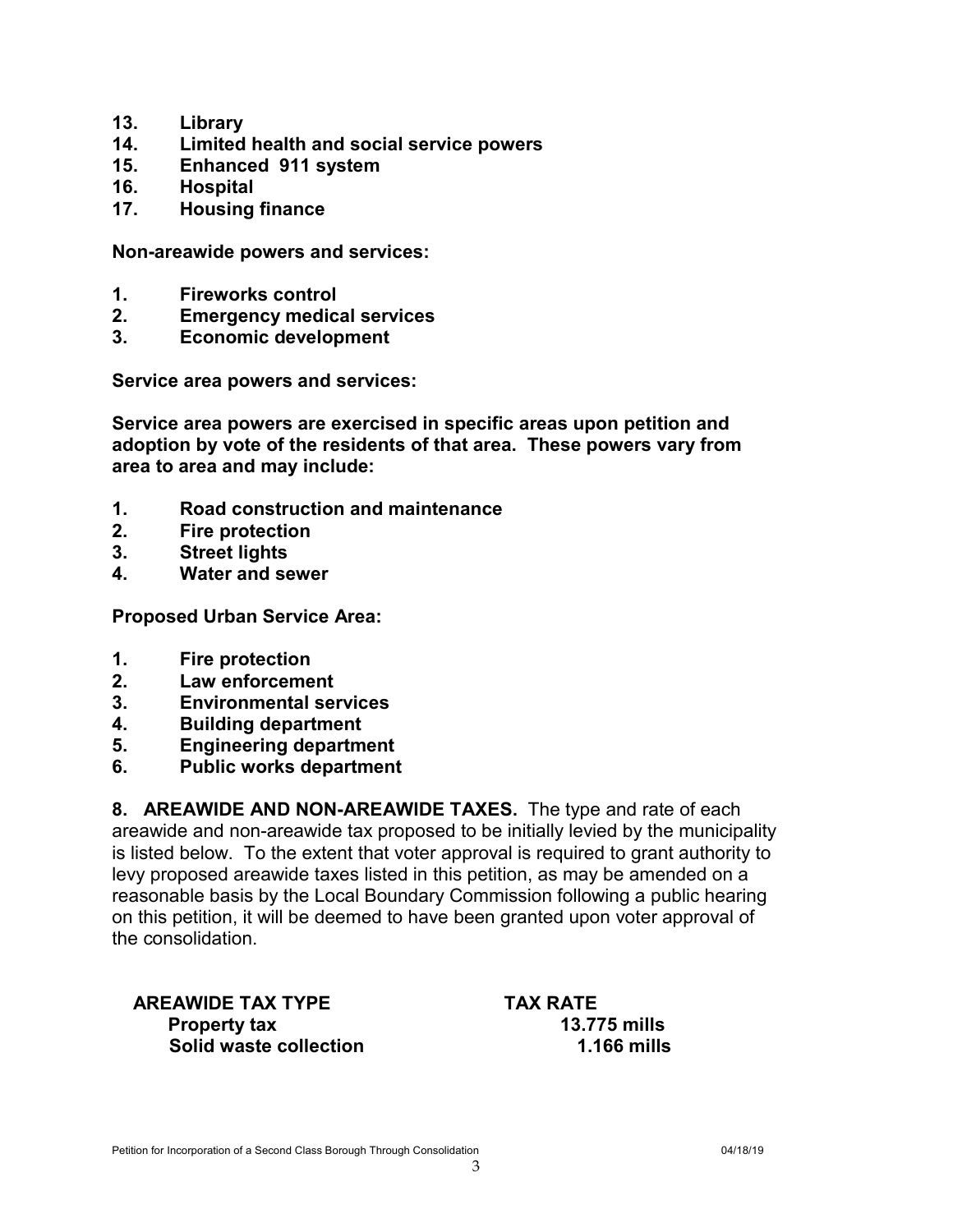**Bed tax** 8%

#### **NON-AREAWIDE TAX TYPE TAX RATE Property tax ... The Second Line Second Line Second Line Second Line Second Line Second Line Second Line Second Line Second Line Second Line Second Line Second Line Second Line Second Line Second Line Second Line Second L**

#### **PROPOSED URBAN SERVICE AREA TAX TYPE**

| <b>Property tax</b> | 5.99 mills |
|---------------------|------------|
| Liquor tax          | 5%         |
| Tobacco tax         | 8%         |

**9. SERVICE AREAS AND SERVICE AREA TAXES.** Service areas may be established to exercise powers and provide services that will not be exercised or provided on an areawide or non-areawide basis or those that will be provided or exercised on a higher, lower or otherwise different level than on an areawide or non-areawide basis.

A written metes and bounds legal description of the boundaries of each proposed initial service area of the municipality is presented as **Exhibit E-1**. A map showing the boundaries of each proposed initial service area is presented as **Exhibit E-2**. A statement of the proposed powers to be exercised, services to be provided and taxes to be levied within each of the proposed service areas is presented as **Exhibit E-3**. To the extent that voter approval is required to establish service areas listed in Exhibit E-1, to authorize the exercise of service area powers listed in Exhibit E-3 and to authorize the levy of service area taxes listed in Exhibit E-3, as may be amended on a reasonable basis by the Local Boundary Commission following a public hearing on this petition, voter approval will be deemed to have been granted upon voter approval of the consolidation.

**10. TAXABLE VALUE OF REAL PROPERTY.** The following is the assessed or estimated value of taxable property in the territory proposed for consolidation:

#### **Areawide:**

|              | real property:<br>state oil & gas | \$3,268,821,543<br>300,004,500 |
|--------------|-----------------------------------|--------------------------------|
| Nonareawide: |                                   |                                |
|              | real property:                    | \$2,110,234,285                |
|              | state oil & gas                   | 300,004,500                    |
|              |                                   |                                |

#### **City of Fairbanks:**

real property \$1,084,370,672

#### **City of North Pole:**

Note: The City of North Pole is not included in the Consolidation Petition and the following assessments are for reference only.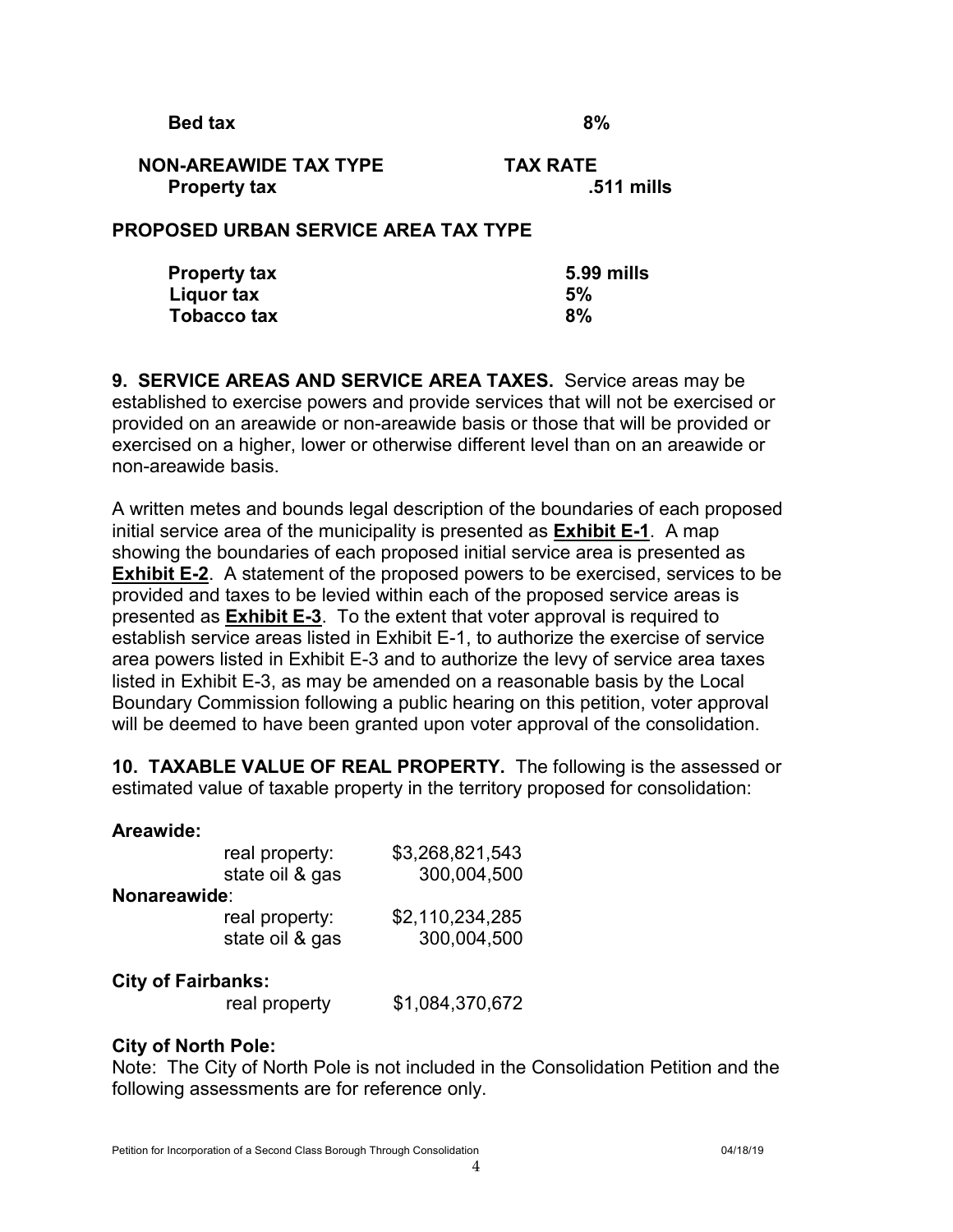| real property | \$171,347,896 |
|---------------|---------------|
|---------------|---------------|

| <b>Service Areas:</b>         |                                       |                                                                    |  |
|-------------------------------|---------------------------------------|--------------------------------------------------------------------|--|
|                               |                                       | Solid Waste collection District (less the City of Fairbanks only): |  |
|                               | state oil & gas                       | real property 2,277,832,033<br>300,004,500                         |  |
|                               |                                       |                                                                    |  |
| Chena Goldstream Fire:        |                                       |                                                                    |  |
|                               | real property                         | 197,718,957                                                        |  |
|                               |                                       |                                                                    |  |
| <b>Ester Volunteer Fire:</b>  |                                       |                                                                    |  |
|                               | real property                         | 48,933,370                                                         |  |
|                               | state oil & gas                       | 384,350                                                            |  |
|                               | North Star Volunteer Fire:            |                                                                    |  |
|                               | real property                         | 429,325,417                                                        |  |
|                               | state oil & gas                       | 27,613,740                                                         |  |
|                               |                                       |                                                                    |  |
| <b>Steese Volunteer Fire:</b> |                                       |                                                                    |  |
|                               | real property                         | 254,440,796                                                        |  |
|                               | state oil & gas                       | 8,253,110                                                          |  |
| <b>University Fire:</b>       |                                       |                                                                    |  |
|                               | real property                         | 420,526,022                                                        |  |
|                               |                                       |                                                                    |  |
| Ballane Sewer & Water:        |                                       |                                                                    |  |
|                               | real property                         | 1,435,588                                                          |  |
|                               |                                       |                                                                    |  |
|                               | <b>University West Street Lights:</b> |                                                                    |  |
|                               | Real property                         | 64,714,461                                                         |  |
| All other Service Areas:      |                                       |                                                                    |  |
|                               | Real property                         | 840,139,567                                                        |  |
|                               | state oil & Gas                       | 21,275,050                                                         |  |
|                               |                                       |                                                                    |  |

The following three pages list the 1996 property taxes & 1997 total taxable value, less exemptions on the Fairbanks North Star Borough service areas.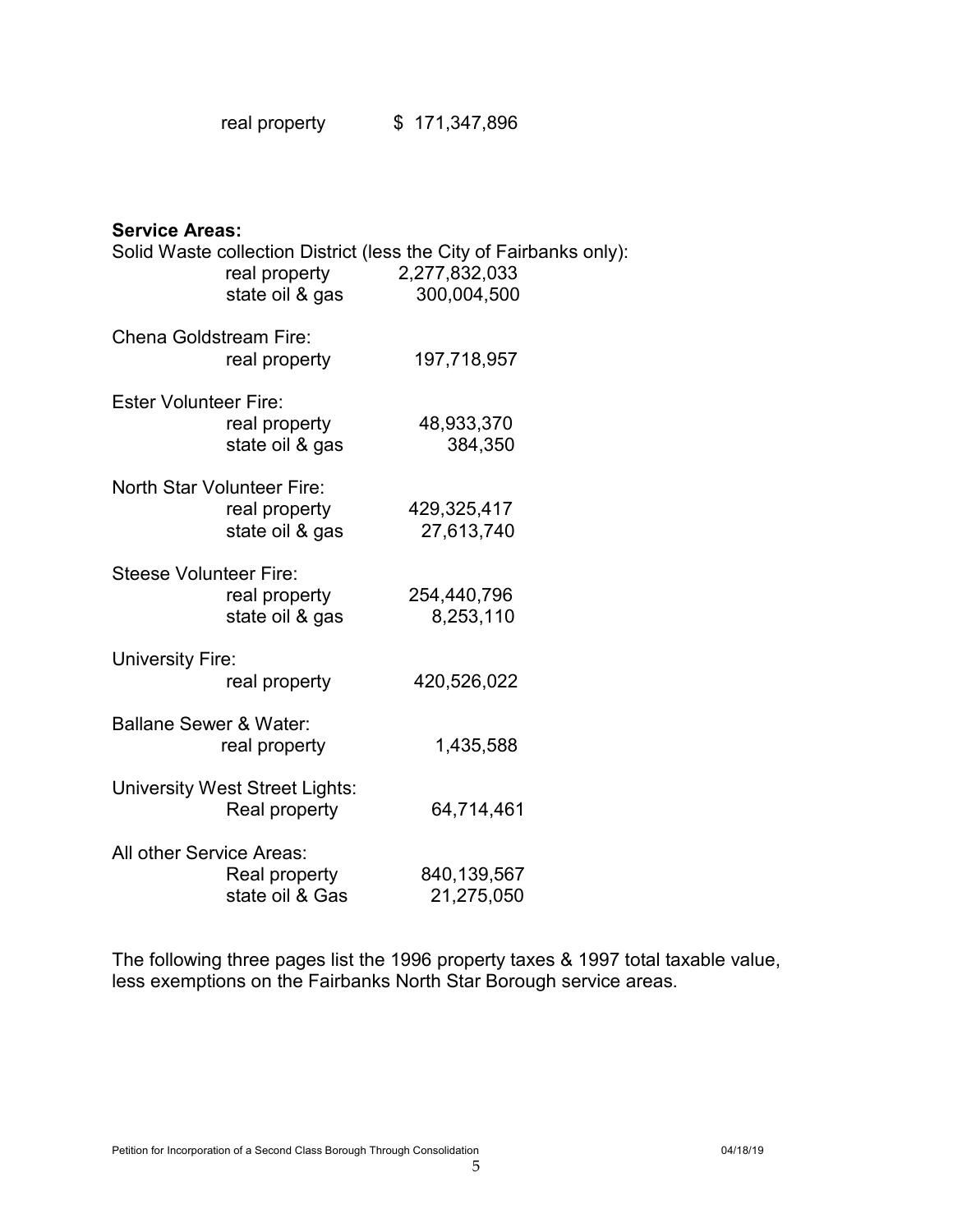**11. THREE YEAR OPERATING BUDGET. Exhibit F** presents a proposed operating budget for the municipality projecting sources of incomes and items of expenditure through the first three full fiscal years of operation.

**12. VOTING RIGHTS INFORMATION.** Information relevant to consideration of the petition in terms of the federal Voting Rights Act is provided in **Exhibit G**. This information includes the following:

- (A) The extent to which the territory proposed for consolidation excludes minorities while it includes non-minorities.
- (B) Whether the electoral system of the proposed municipality fairly reflects minority voting strength.
- (C) The extent to which minorities participated in the development of the consolidation proposal.
- (D) Statement concerning the extent to which English in written and spoken forms is not understood by minorities at least 18 years of age who reside in the territory proposed for consolidation.

**13. BRIEF. Exhibit H** presents a statement fully explaining how the proposed consolidation satisfies the standards set out in Article X, §§ 1, 3 and 5 of Alaska's constitution; AS 29.06.130; AS 29.05.031; 19 AAC 10.240 - 19 AAC 10.250; 19 AAC 10.045 - 19 AAC 10.060; and 19 AAC 10.910. The brief references each of these standards and explains why the proposed consolidation is good public policy. The brief demonstrates that:

- 1) The proposed consolidation promotes maximum local self-government with a minimum of local government units in accordance with Article X, § 1 of the Constitution of the State of Alaska.
- 2) The boundaries of the proposed municipality embrace an area and population with common interests to the maximum degree possible in accordance with Article X, § 3 of the Constitution of the State of Alaska.
- 3) The population of the proposed municipality is interrelated and integrated as to its social, cultural, and economic activities, and is large and stable enough to support a municipality in accordance with AS 29.05.031(1), 19 AAC 10.045 and 19 AAC 10.050.
- 4). The boundaries of the proposed municipality conform generally to natural geography and include all areas necessary for full development

6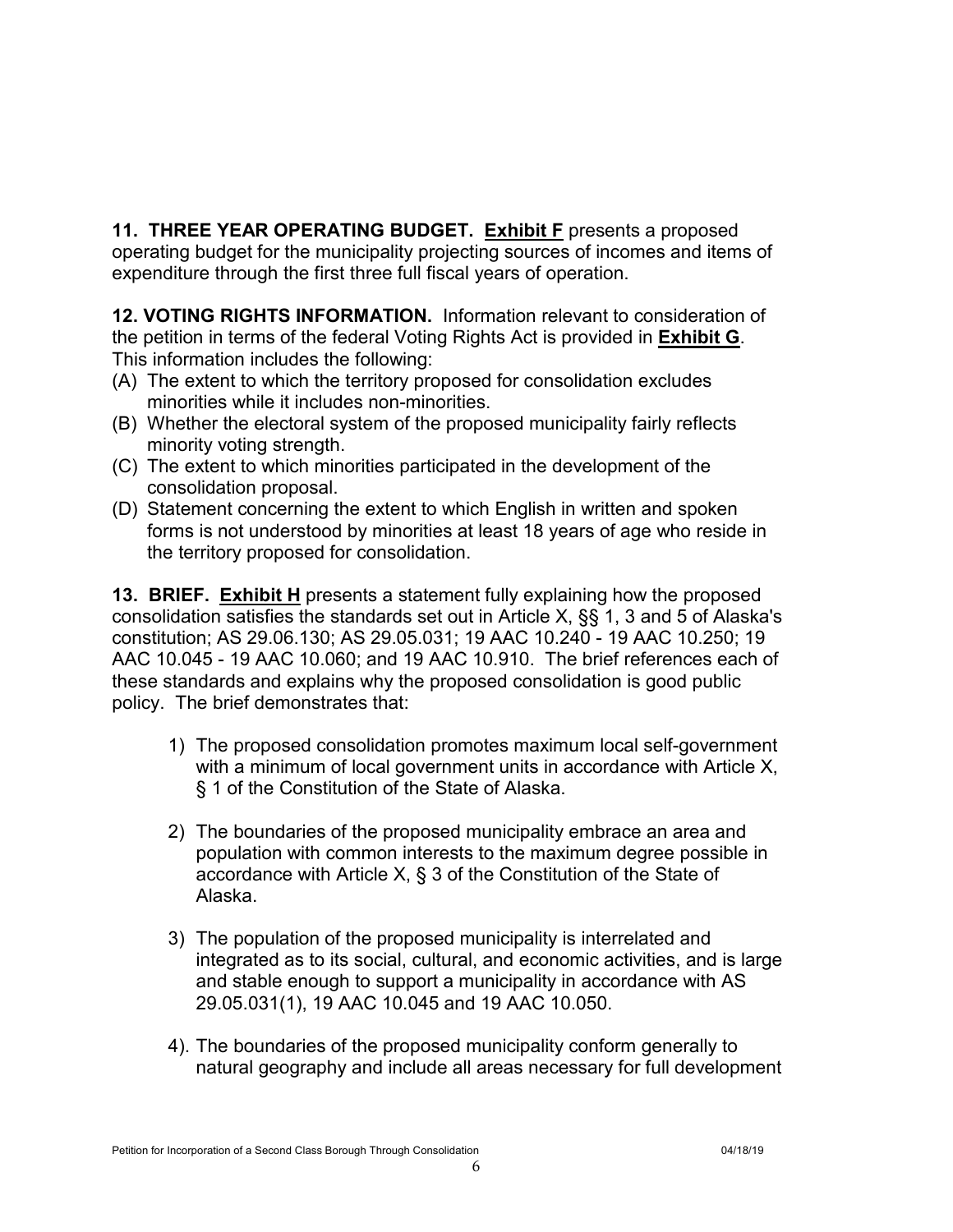of municipal services in accordance with AS 29.05.031(2) and 19 AAC 10.060.

- 5) The economy of the area within the proposed municipality includes the human and financial resources capable of providing municipal services in accordance with AS 29.05.031(3) and 19 AAC 10.055. Elements of the economy specifically addressed include: land use, property values, total economic base, total personal income, resource and commercial development, anticipated functions, anticipated expenses and anticipated income of the proposed municipality.
- 6) Land, water, and air transportation facilities allow the communication and exchange necessary for the development of integrated government in accordance with AS 29.05.031(4) and 19 AAC 10.045(b).
- 7) Incorporation of the proposed municipality through consolidation will not deny any person the enjoyment of any civil or political right because of race, color, creed, sex or national origin in accordance with 19 AAC 10.910.

**14. TRANSITION PLAN. Exhibit I** presents a practical plan demonstrating the intent and capability of the proposed municipality to begin providing essential services [as defined by 19 AAC 10.990(a)(7)] to the territory proposed for consolidation within the shortest practicable time after consolidation. It also provides a practical plan for the assumption of all-relevant and appropriate powers, rights, and functions presently exercised by the City of Fairbanks and the Fairbanks North Star Borough and other relevant entities within the territory proposed for consolidation. Further, it provides a practical plan for the transfer and integration of all relevant and appropriate assets and liabilities of existing municipal governments and other relevant entities within the territory proposed for consolidation.

The plan was developed in consultation with officials of municipal governments and other relevant entities within the territory proposed for incorporation through consolidation. The plan complies with the provisions of AS 29.06.150 and AS 29.06.160.

**15. INFORMATION RELATING TO PUBLIC NOTICE. Exhibit J** offers information relevant to the provision of public notice of the consolidation proceedings. Included are details about local media, municipal governments within and adjacent to the territory proposed for consolidation, places for posting public notices relating to the proposed consolidation, the location where the petition may be reviewed by the public, and parties that may warrant individual notice of the consolidation proceedings.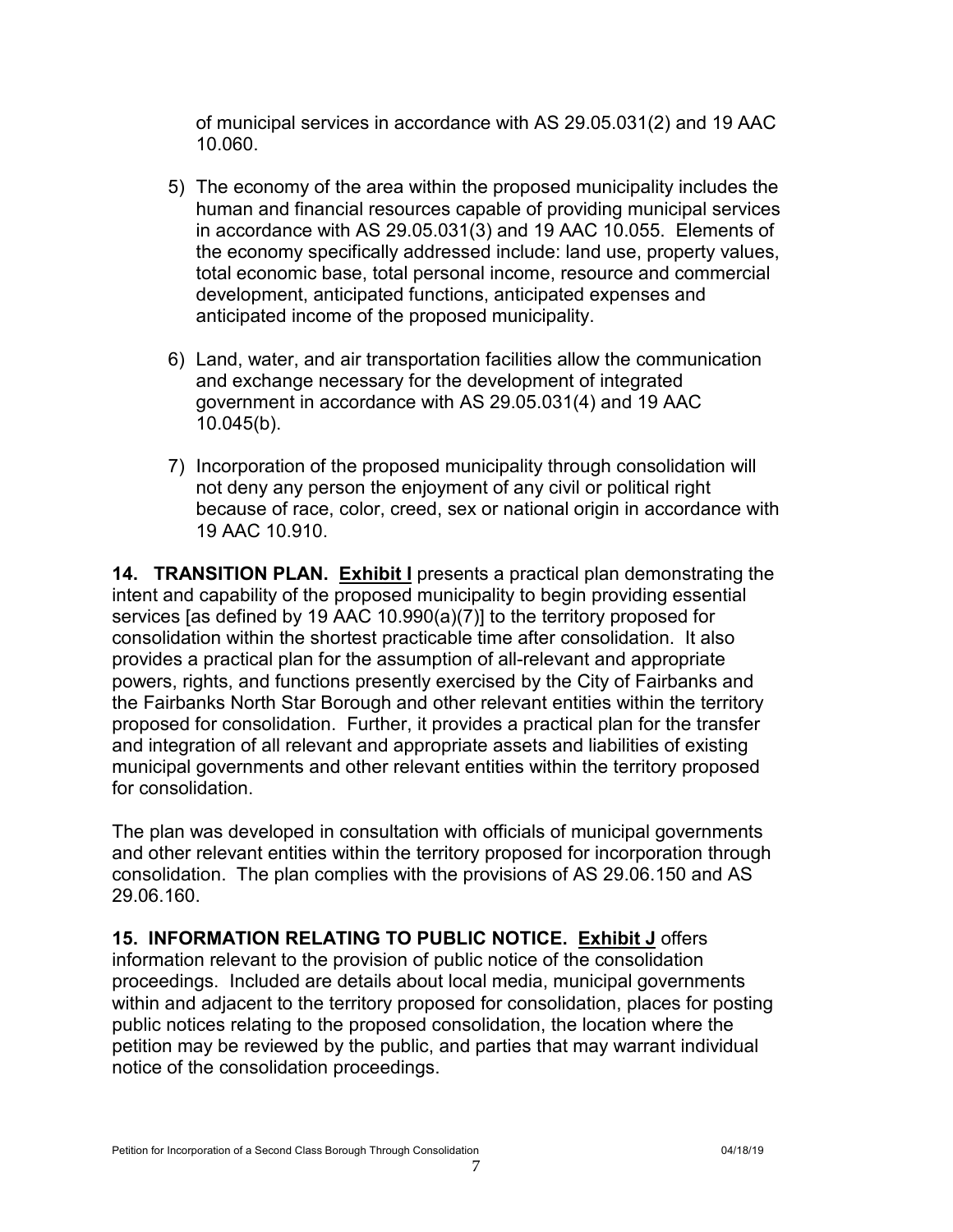**16. PETITIONER'S REPRESENTATIVE.** The petitioners designate the following individual to act as its primary representative on all matters regarding the proposed consolidation:

Don Lowell P. O. Box 71114 Fairbanks, AK 99707 Phone: 907 488 2879 Fax : 907 488 2545

**17. PETITION INFORMATION & ACCURACY.** An affidavit of the petitioner's representative affirming that the information in this petition is true and accurate is provided in **Exhibit K.**

DATED this \_\_\_\_\_\_\_\_\_\_ day of \_\_\_\_\_\_\_\_\_\_\_\_\_\_\_\_\_\_\_\_\_\_\_\_\_\_\_\_\_, 199\_\_.

By: \_\_\_\_\_\_\_\_\_\_\_\_\_\_\_\_\_\_\_\_\_\_\_\_\_\_\_\_\_\_\_\_\_\_\_\_\_\_

Petitioners' Representative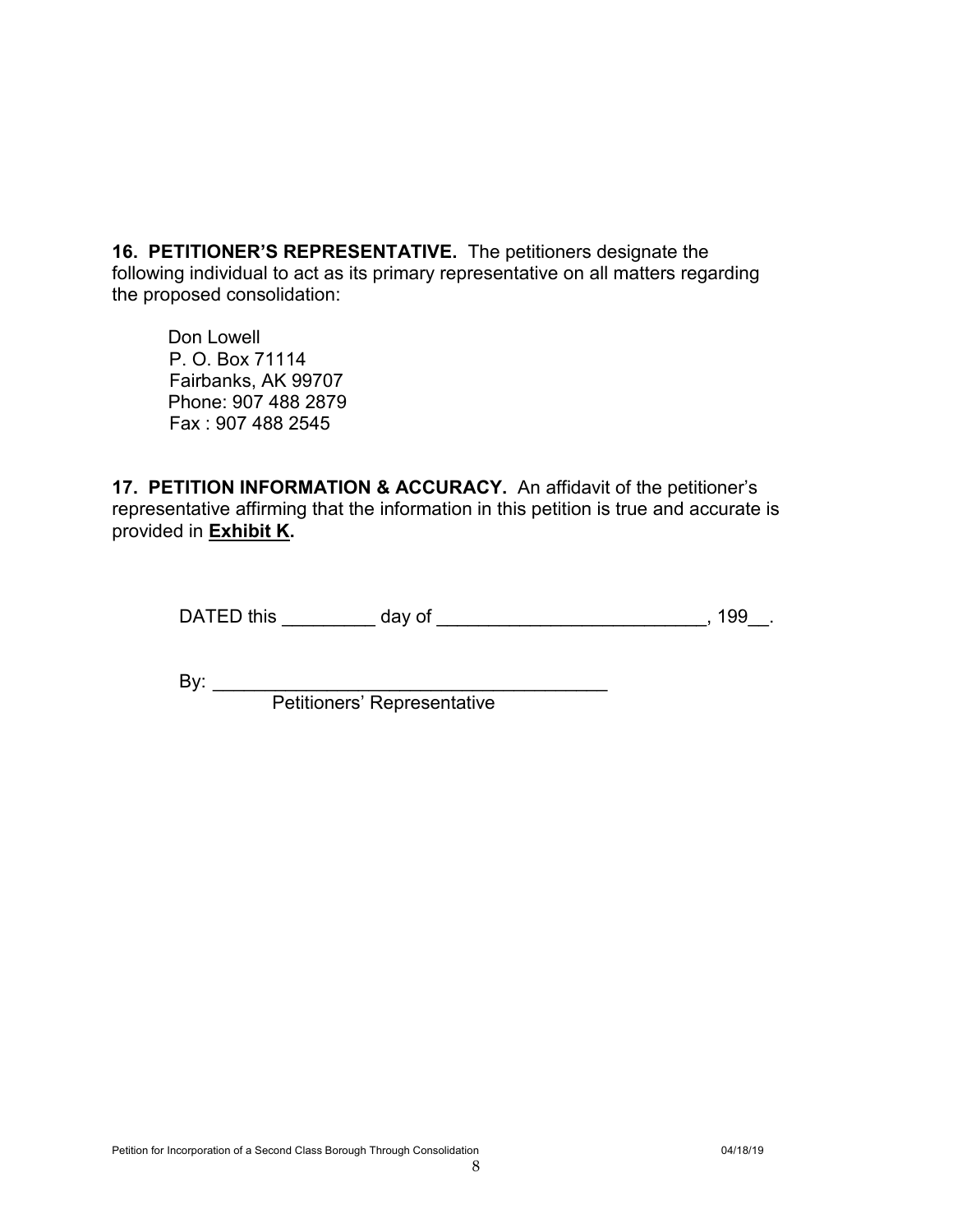# EXHIBIT A

### Statement of Principal Reasons for the Proposal to Consolidate the City of Fairbanks and the Fairbanks North Star Borough

#### **1. Consolidation will promote maximum local self-government with a minimum of local governmental units.**

Article X, Section 1 of the Alaska Constitution states that the purpose of the Local Government Article of the constitution is to "provide a maximum of local selfgovernment with a minimum of local governmental units". The proposed consolidation will dissolve the Home Rule City of Fairbanks and the Second Class Fairbanks North Star Borough to form one consolidated local government. The proposed second class status of the consolidated municipality will meet the constitutional intent by maintaining local self-government while reducing the number of local government units.

#### **2. Consolidation will encourage more efficient and effective local government.**

There is an inherent inefficiency in operating two local governments in an area with a population under 83,000 people. Consolidation will reduce the number of mayors, law department, finance, clerk, personnel and purchasing offices from two to one. A 1993 study of consolidating the City and Borough of Ketchikan, a community one fifth the size of Fairbanks, estimated there would be a reduction of eight elected officials and 6.5 staff members for a savings of \$626,000. In Fairbanks, it is estimated consolidation of the two governments would save over two million dollars annually through reduction of elected, executive and other duplicative positions. These savings can be directly translated to improved public safety for all borough residents and visitors through safer streets, walks and neighborhoods. Additionally, consolidation offers efficiencies in data processing and in maintenance of buildings, grounds, vehicles & equipment.

Consolidation will also promote a more effective local government by eliminating the confusion that exists with separate city and borough governments in intergovernmental affairs, as in cases involving interaction with state and federal agencies. Consolidation will allow the local government to speak with one voice regarding local, regional and state issues such as transportation, economic development, capital projects, and planning.

Communities that have unified have stated that while there were some savings in administration and legislative costs, the real benefit was in increased capacity of the municipality to respond to the wishes of the people and to deal with outside forces.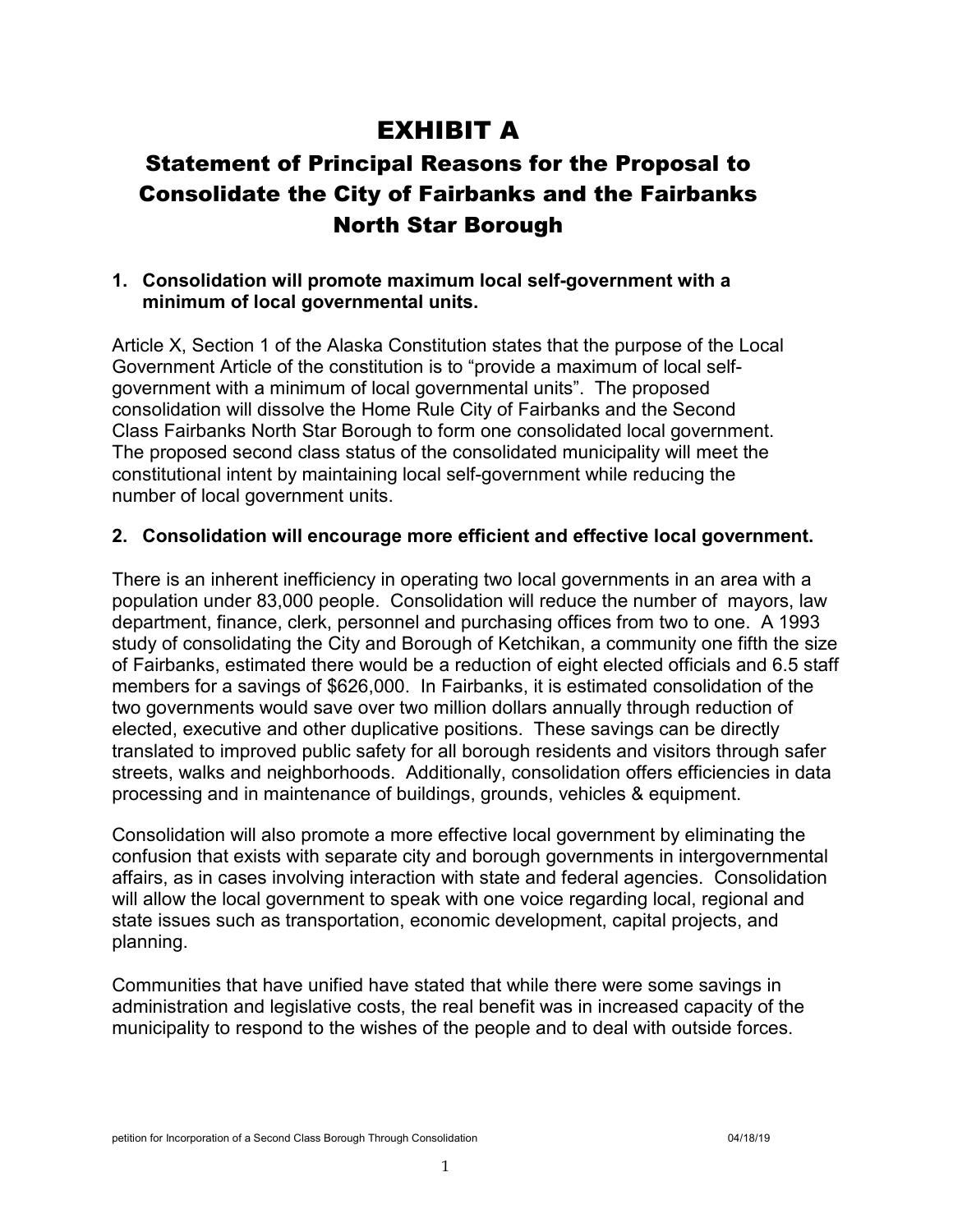#### **3. Consolidation is a better long-term solution to local government issues.**

Since the Fairbanks North Star Borough was formed in 1964, there have been several attempts to resolve what many perceived as local government problems. These proposals were in the form of two petitions regarding unification of the cities of Fairbanks and North Pole with the Fairbanks North Star Borough. An attempt was also made to detach a portion of the Fairbanks North Star Borough and form a second borough with expanded boundaries. The latest proposal to consolidate the City of Fairbanks and the Fairbanks North Star Borough was made in 1993. With the sale of the water, sewer, power and telephone systems by the City Fairbanks in 1997, the stable & respected Borough administration and assembly can manage the few remaining city services more efficiently, effectively and economically.

#### **4. Consolidation would boost the economic climate of the area.**

Business firms conducting feasibility studies on locating to a community, review population totals and the number of governmental agencies they must deal with. A single municipality with a large population is more attractive to a firm planning expansion than two local governments. Currently Fairbanks is looked at as a small city, when compared to Anchorage, a unified municipality. When consolidated, a community gives a more accurate reflection of actual size and population, and comparisons are more favorable. The large population of a consolidated community is an advantage in dealing with governmental or private agencies for grants such as the Department of Community and Regional Affairs and dealing with other entrepreneurs considering entrance into Fairbanks and Interior markets.

#### **5. Consolidation would equalize areawide costs in maintaining solid waste collection.**

Currently non-areawide and City of North Pole taxpayers are paying the total cost of maintaining borough solid waste collection sites. City of Fairbanks residents and small businesses frequently deposit solid waste in the dumpsters without charge. This consolidation proposal would change the non-areawide and City of North Pole solid waste collection district to an areawide service. The new Fairbanks Service Area would still retain the higher level of door to door refuse pickup.

#### **6. Consolidation would equalize non-areawide costs in economic development.**

Presently both the City and the Borough non-areawide areas budget for economic development with little coordination of effort or goals. Under consolidation, economic development will be a non-areawide coordinated function encompassing the entire municipality except the City of North Pole.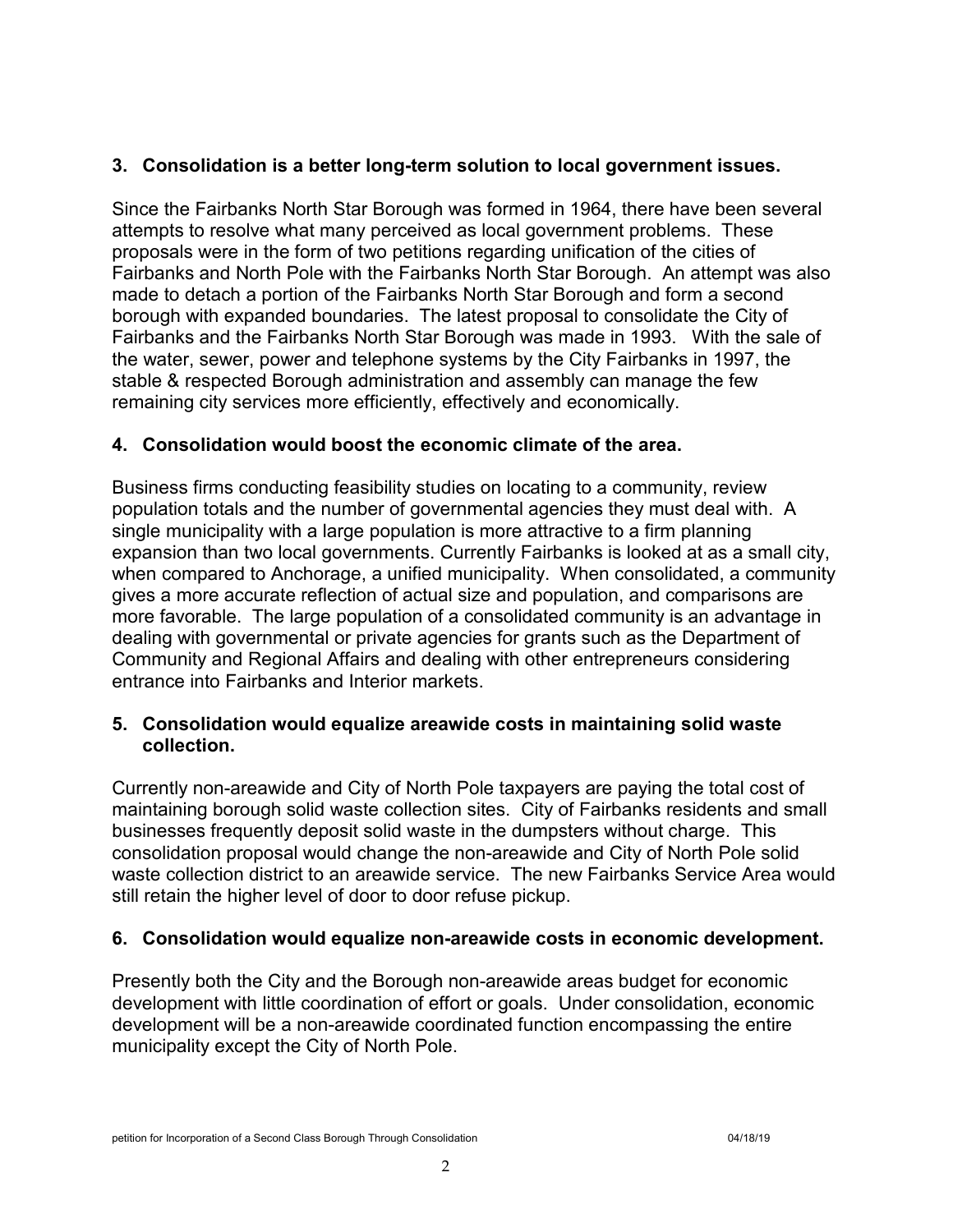### EXHIBIT B-1

### Written Metes and Bounds Legal Description of the Boundaries of the Municipality Proposed for Incorporation through Consolidation

**(Same as boundaries of second class borough proposed for dissolution through consolidation)**

petition for Incorporation of a Second Class Borough Through Consolidation 04/18/19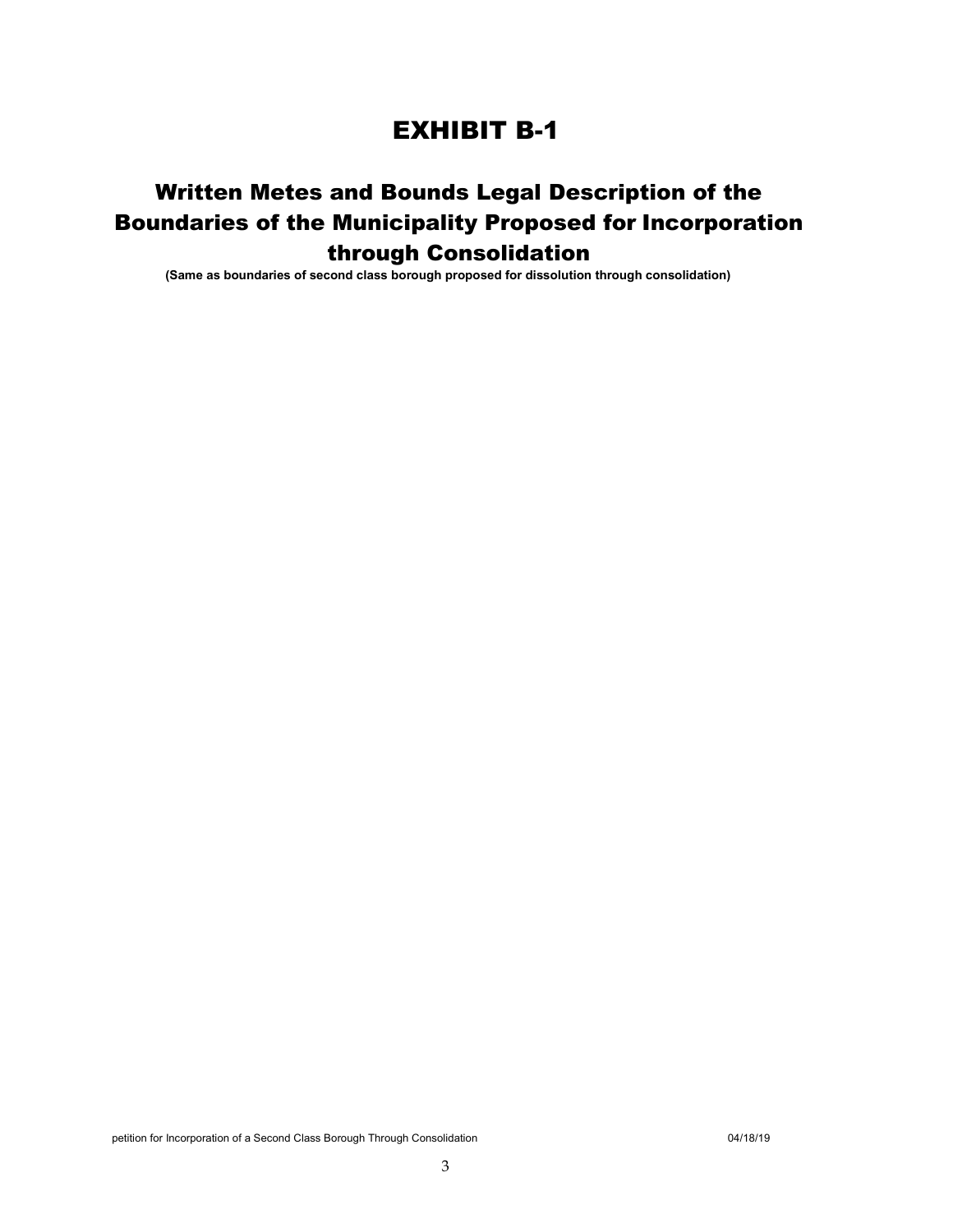### EXHIBIT B-2

# Map showing the Boundaries of Municipality Proposed for

Incorporation Through Consolidation

**(Same as boundaries of second class borough proposed for dissolution through consolidation)**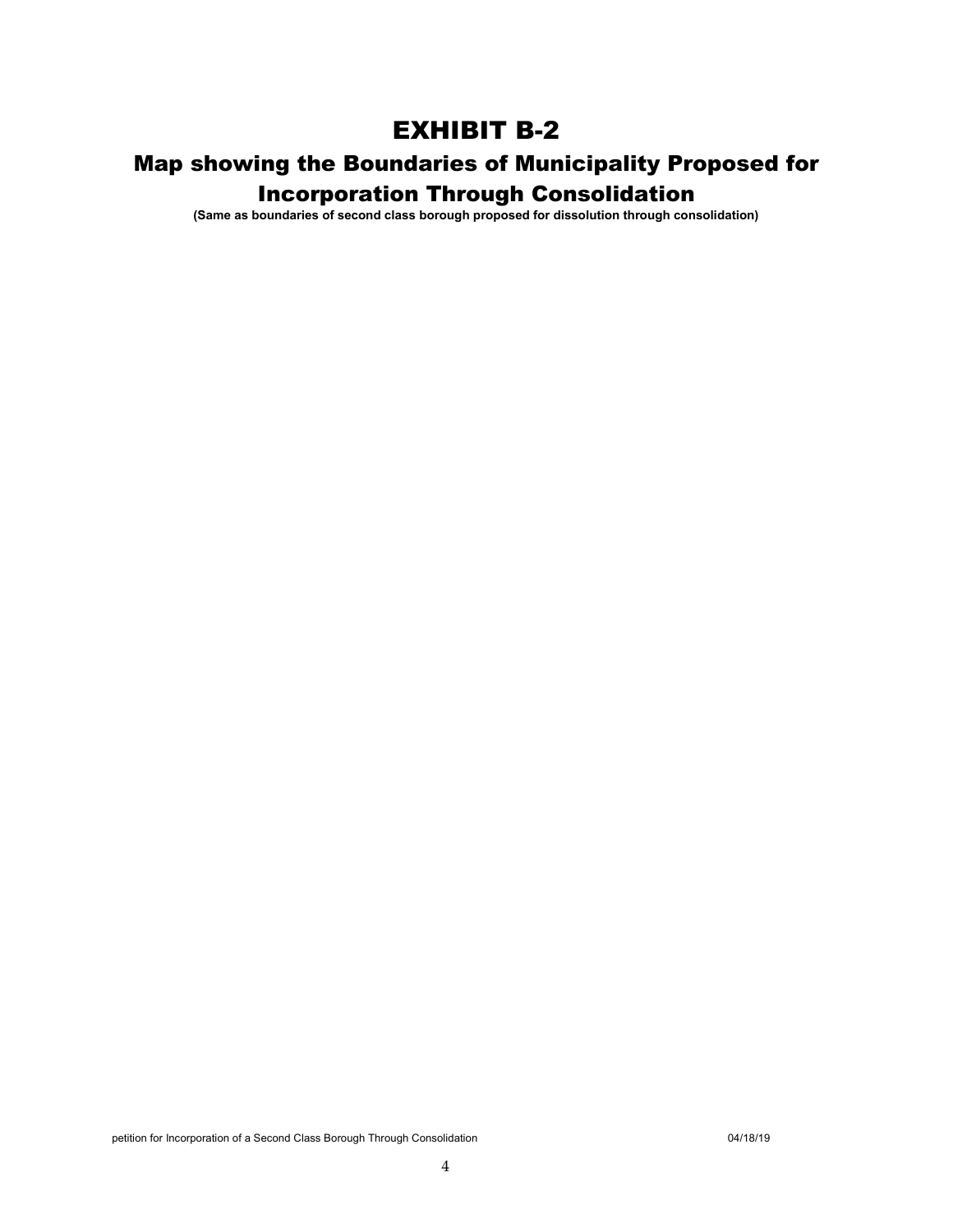### EXHIBIT C-1

### Written Metes and Bounds Legal Description of the Boundaries of the City of Fairbanks which would be dissolved Through Consolidation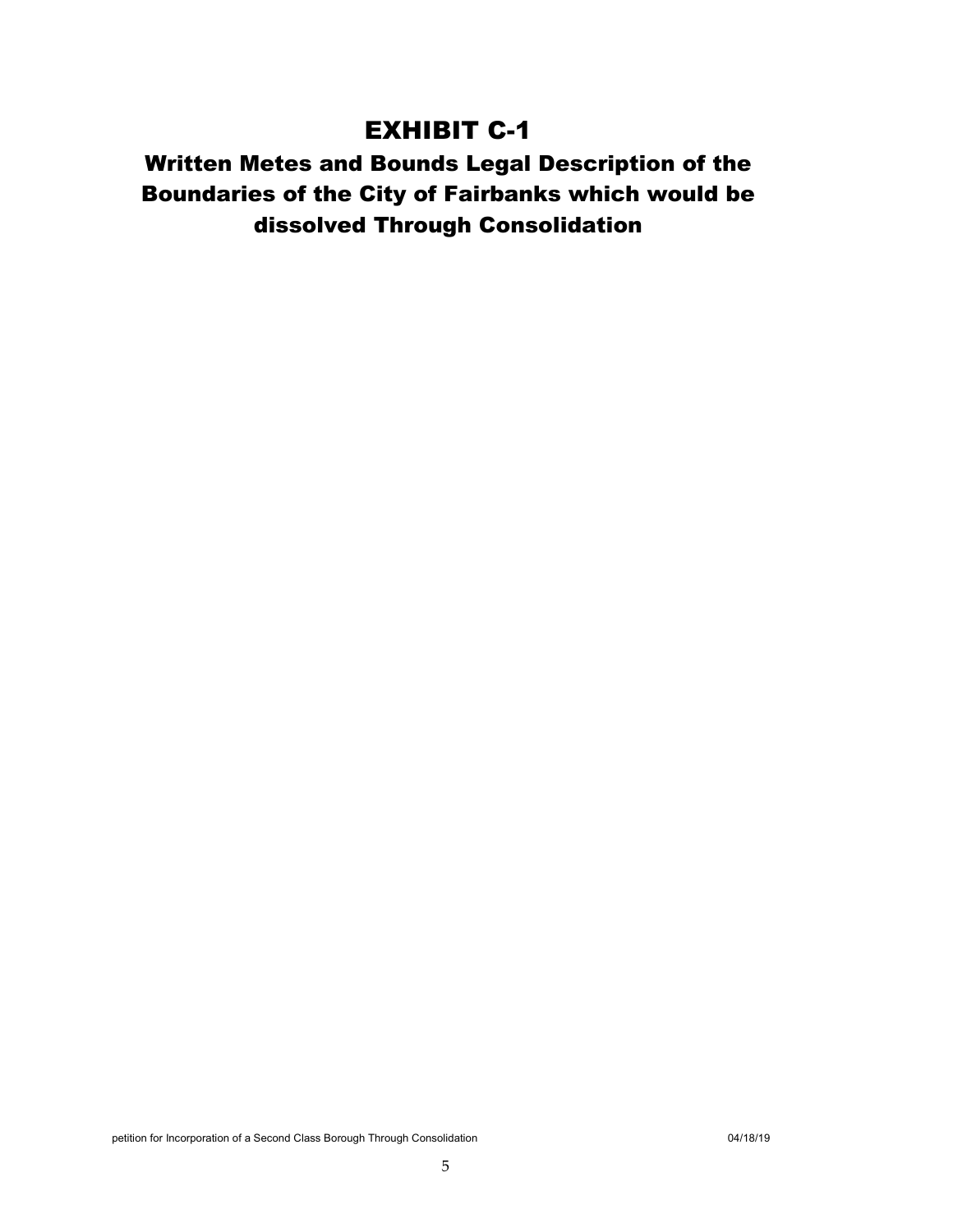### EXHIBIT C-2

### Map Showing the Boundaries of the City of Fairbanks, which would be dissolved Through Consolidation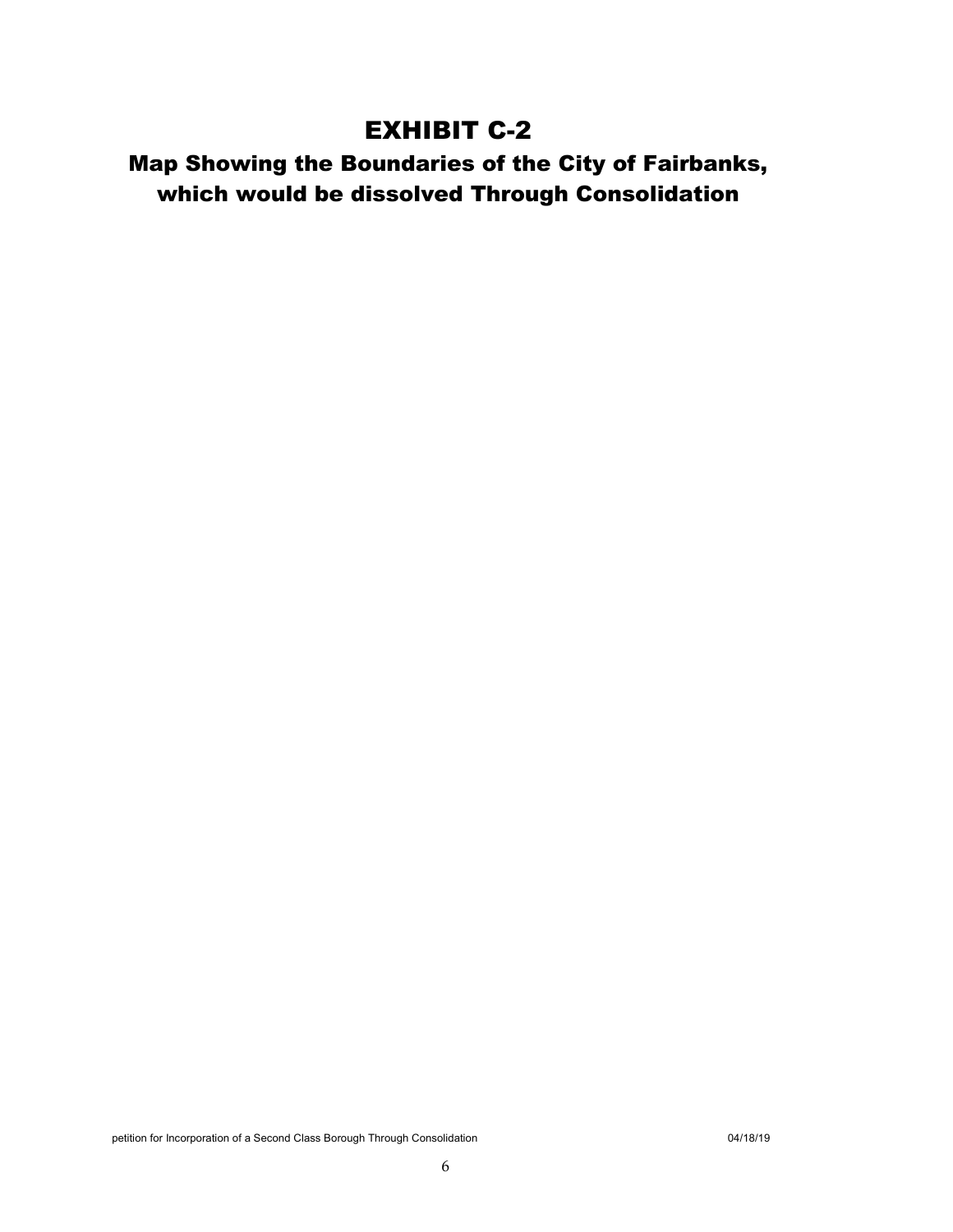### EXHIBIT D

### Composition and Apportionment of the Assembly of the Proposed Municipality to be formed Through Consolidation

The Consolidation proposal makes no changes in the present composition and apportionment of the Assembly or Mayor and is consistent with the equal representation standards of the United States Constitution and complies with AS 29.20.060.

#### **Composition and Apportionment of the Assembly**

#### **A. Composition.**

The proposed consolidated Municipal Assembly shall be composed of eleven members; elected at-large to staggered terms by areawide vote. Assembly positions shall be designated as seats A through K.

#### **B. Apportionment.**

No apportionment plan is necessary because all positions are elected atlarge.

#### **C. Election.**

For purposes of the election of the initial Assembly members, seats A, D, G and K shall be designated as one-year terms; seats B, E, H and K shall be designated as two-year terms; and seats C, F and I shall be designated as three-year terms. An Assemblyperson is elected to the seat for which he/she has declared their candidacy.

#### **D. Municipal Mayor.**

The Municipal Mayor will be elected at-large and will serve a three-year term.

#### **E. School Board**

Consolidation will require the election of a new seven-person school board for staggered three-year terms at the same municipal election listed above. For purposes of the election of the initial school board members, seats A and B shall be designated one-year terms, seats C and D shall be designated twoyear terms and seats E, F and G shall be designated three-year terms.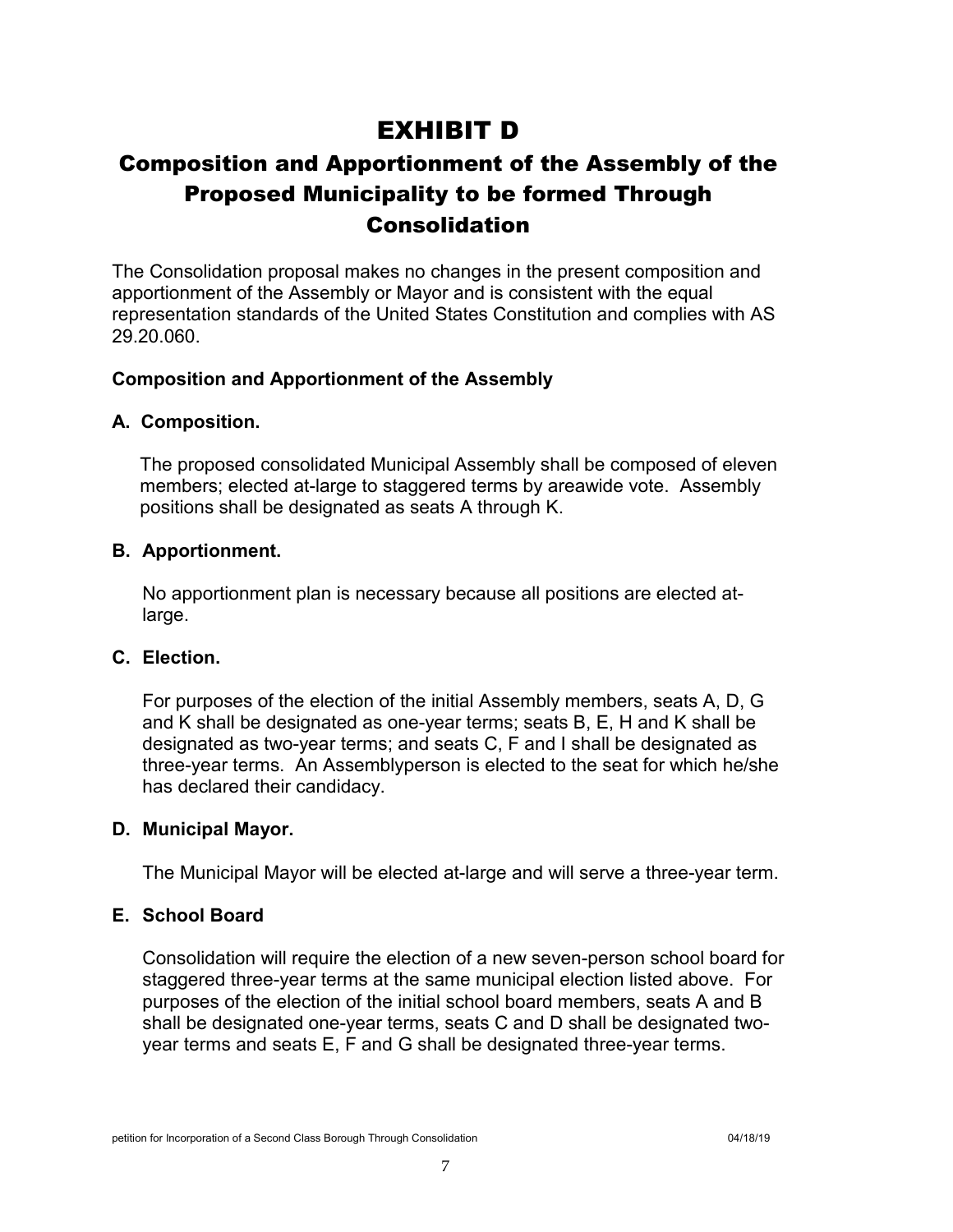### EXHIBIT E-1

### Written Metes and Bounds Legal Description of the Boundaries of Each Proposed Service Area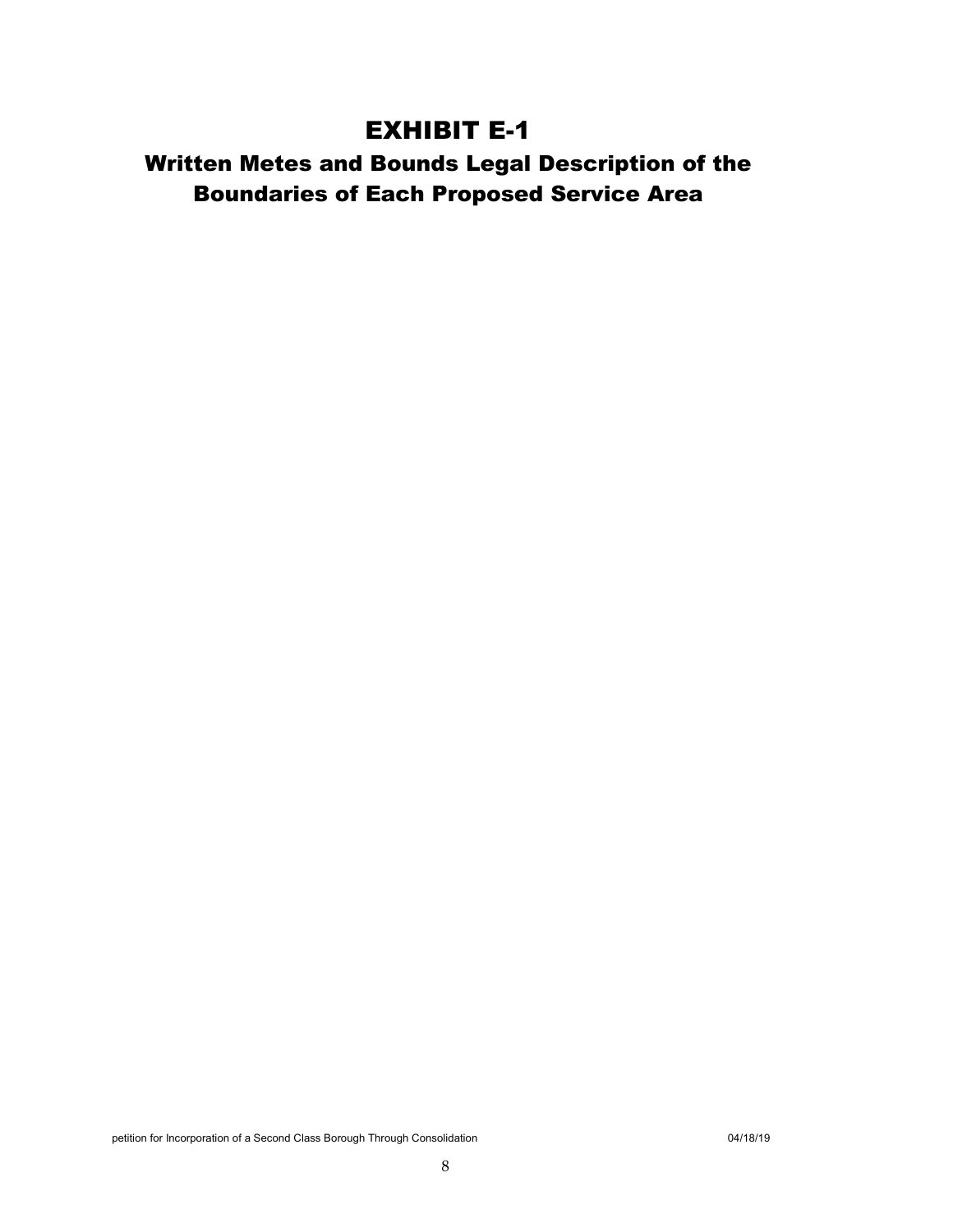### EXHIBIT E-2

### Map Showing the Boundaries of Each Proposed Service Area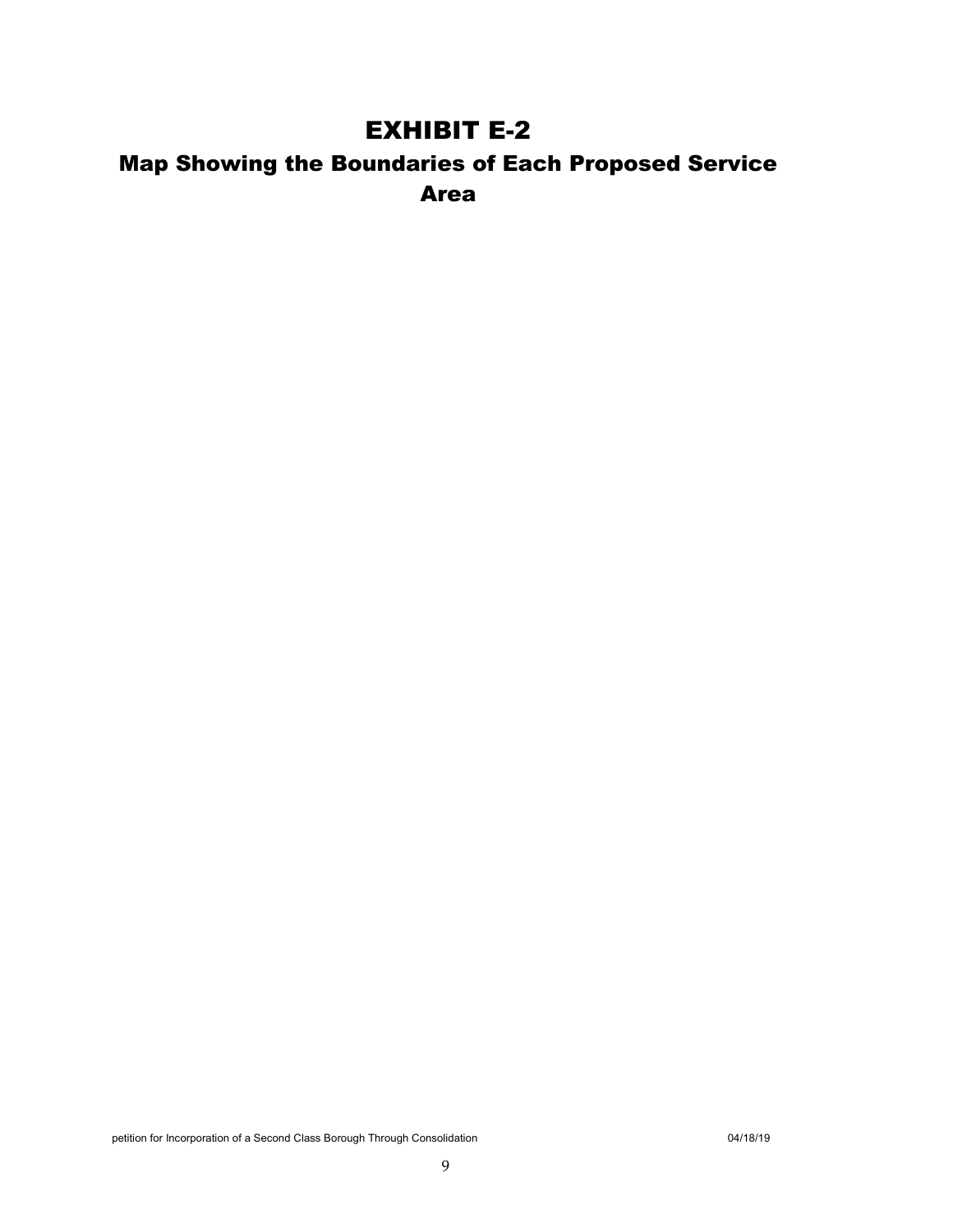### EXHIBIT E-3

#### Powers, Services and Taxes for Each Proposed Service Area

**SERVICE AREA POWERS AND SERVICES.** Listed below are the services proposed to be provided and the powers proposed to be exercised by the municipality on a service area basis within each proposed service area. These consist of powers and services that will not be exercised or provided on an areawide basis or those that will be provided or exercised on a higher, lower or otherwise different level than on an areawide basis.

To the extent that voter approval is required to grant the powers and authority for services listed below, as may be amended on a reasonable basis by the Local Boundary Commission following a public hearing on this petition, voter approval will be deemed to have been granted upon approval by those voters required for such measures during the consolidation election.

#### **Proposed Urban Service Area powers and services:**

- **1. Fire protection**
- **2. Law enforcement**
- **3. Environmental Services**
- **4. Building Department**
- **5. Engineering Department**
- **6. Public Works Department**

**SERVICE AREA TAXES.** The type and rate of each service area tax proposed to be initially levied by the municipality is listed below. To the extent that voter approval is required to grant authority to levy proposed service area taxes listed in this petition, as may be amended on a reasonable basis by the Local Boundary Commission following a public hearing on this petition, such will be deemed to have been granted upon approval by those voters required for such measures during the consolidation election.

#### **Proposed Urban Service Area:**

| <b>Property tax</b> | 5.99 mills |
|---------------------|------------|
| Liquor tax          | 5%         |
| Tobacco tax         | 8%         |

The following two pages list existing and proposed powers, services and taxes for the other 116 municipal service areas: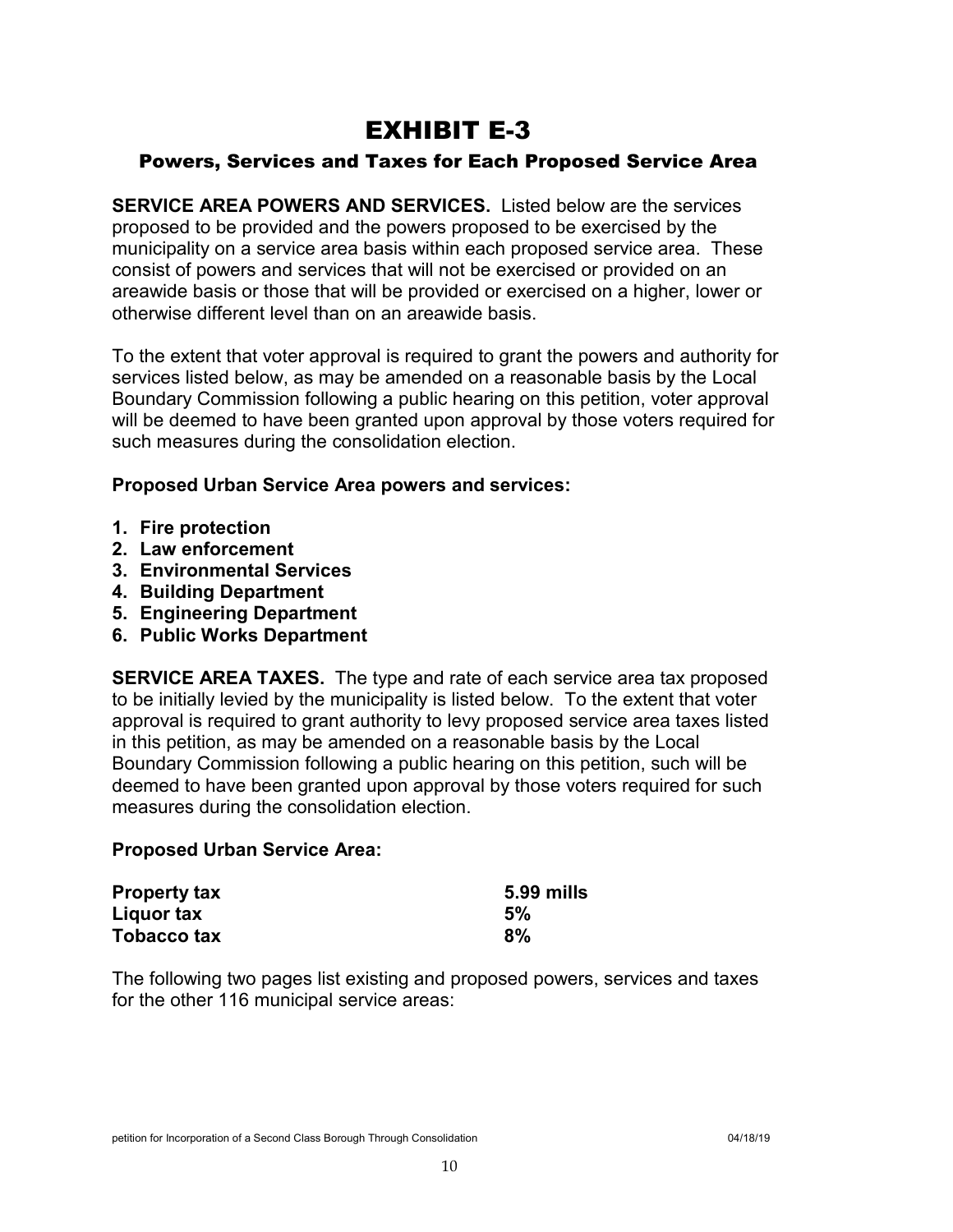### EXHIBIT F THREE YEAR OPERATING BUDGET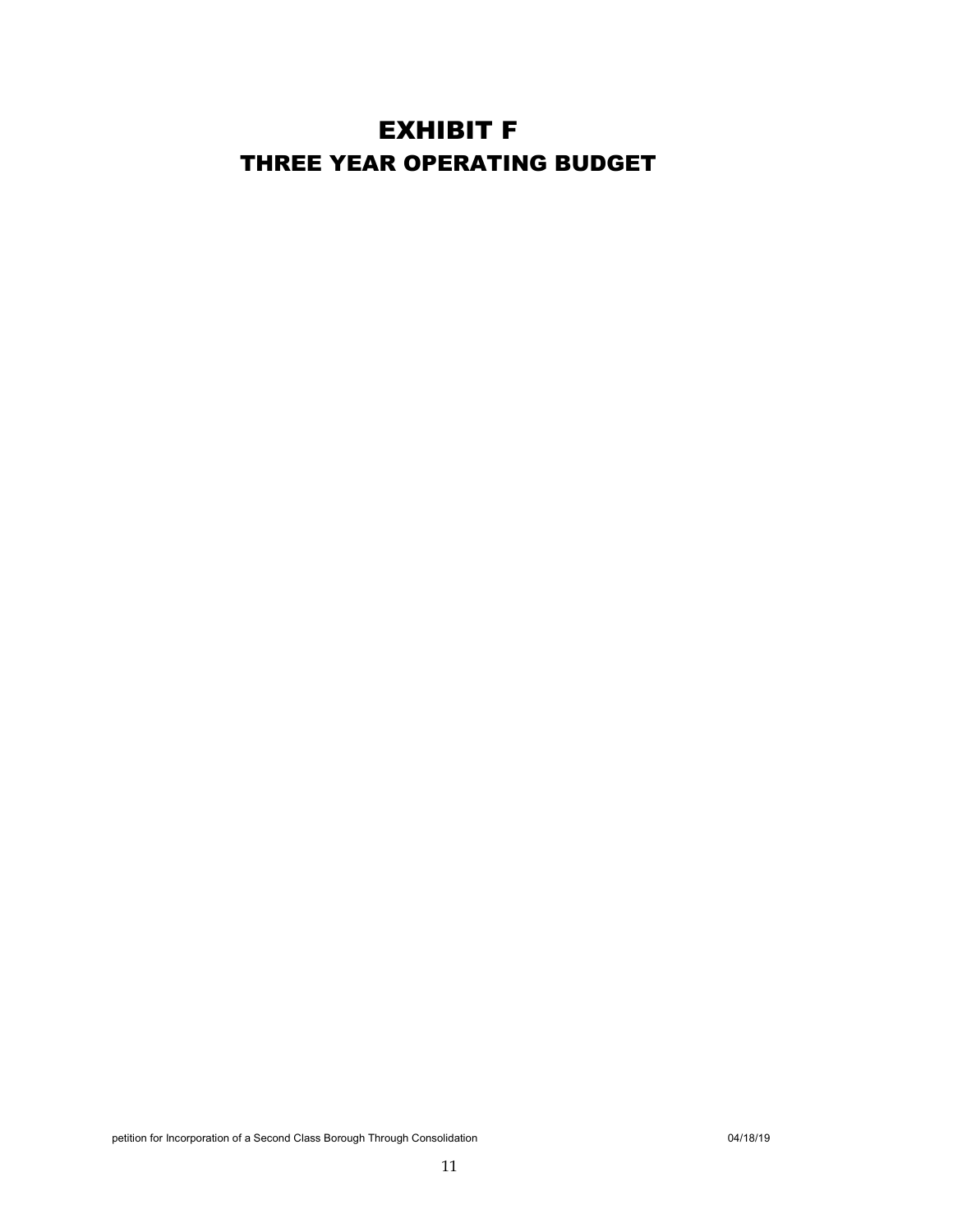## EXHIBIT G VOTING RIGHTS INFORMATION

#### **A. The extent to which the territory proposed for consolidation excludes minorities while it includes non-minorities.**

The proposed consolidation will dissolve the Home Rule City of Fairbanks and Second Class Fairbanks North Star Borough and create a new consolidated municipality. The consolidated municipality will have the same boundaries as those of the existing Fairbanks North Star Borough. Therefore, the consolidation will not exclude minorities now residing in the Fairbanks North Star Borough, nor will the consolidation include non-minorities who are not now residents of the Fairbanks North Star Borough.

#### **B. Whether the electoral system of the proposed municipality fairly reflects minority-voting strength.**

The eleven members of the Assembly will be elected at-large for three-year staggered terms. The Municipal Mayor will be elected at-large and serve a threeyear term. The seven School Board members will continue to be elected at-large for staggered three-year terms. Local elections are nonpartisan.

Because the electoral system allows all borough voters to vote on all candidates, without regard for where the voter lives within the municipality, minority-voting strength is fairly represented as a percentage of all municipal voters.

#### **C. The extent to which minorities participated in the development of the consolidation proposal.**

The Consolidation committee has six minority members, or 32 % of the total membership of 19. This is much higher than the percentage of minorities in the Fairbanks North Star Borough.

#### **D. Statement concerning the extent to which English is written and spoken forms is not understood by minorities at least 18 years of age who reside in the territory proposed for consolidation.**

English is spoken throughout the borough and, except for limited numbers of native elders who may primarily use their native language, English is in common use as both the spoken and written language in the borough. There are certainly few, if any, minority individuals at least 18 years of age in the borough who do not understand English as a spoken and written language.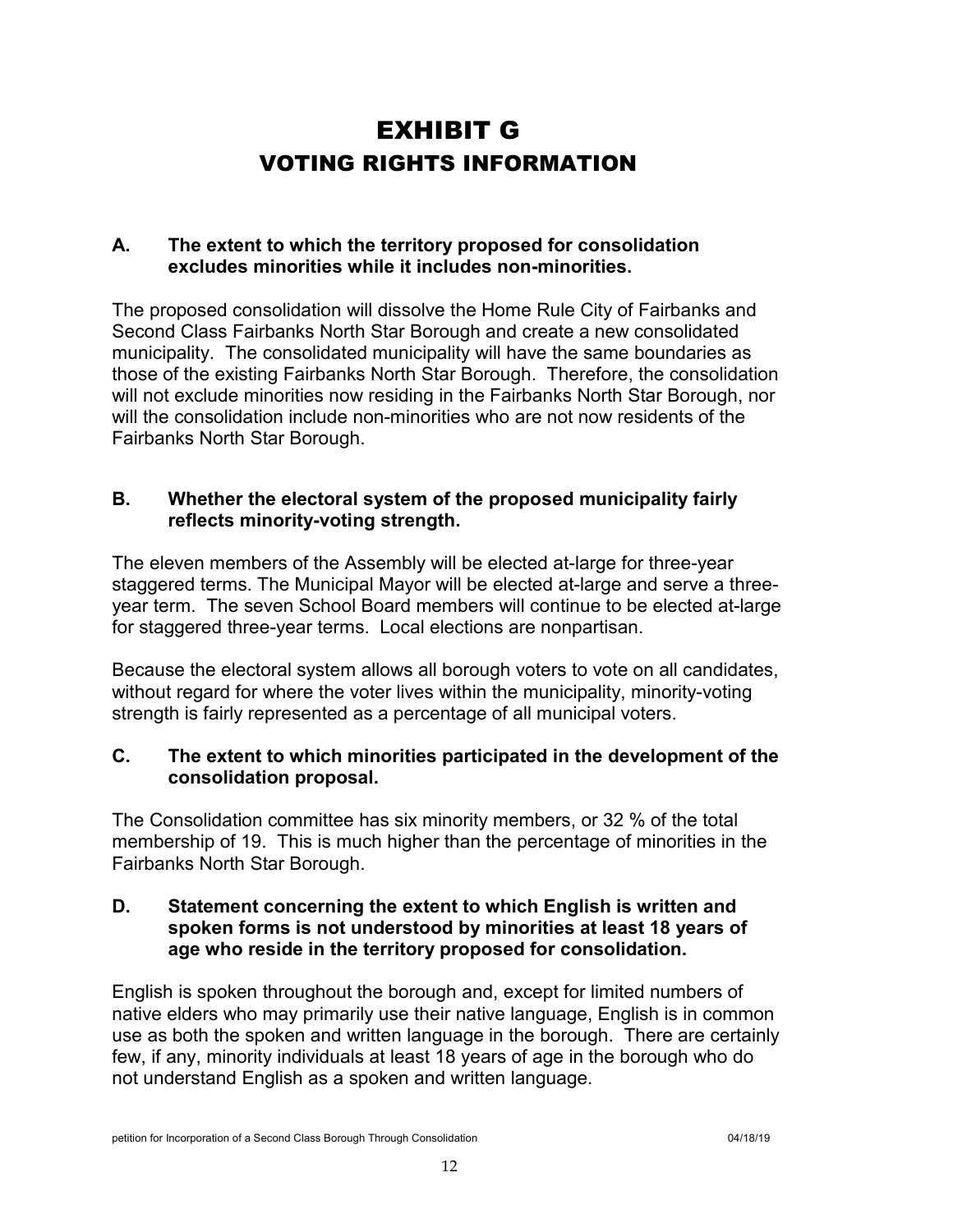### EXHIBIT H BRIEF

#### **Brief in support of the petition to consolidate the home rule City of Fairbanks and the second class Fairbanks North Star Borough**

#### **BACKGROUND**

The constitutional convention delegates who designed Alaska's system of local government considered a borough government without cities to be the optimum form of local government. To that end, following legislative mandated boroughs in 1963, the Cities and Boroughs of Sitka, Juneau and Anchorage all unified to one local government by 1975. Attempts to unify the Cities of North Pole and Fairbanks with the Fairbanks North Star Borough were made in 1973 and 1987. In 1973 a Unification Charter Commission was elected but the Charter was voted down. In 1987 a Unification Charter Commission was voted down. A move to consolidate the City of Fairbanks and the Fairbanks North Star Borough failed to get on the ballot in 1993. That year, the Local Boundary Commission rejected a petition to form a new borough from a portion of the existing Fairbanks North Star Borough that would have boundaries extended to the Canadian border.

With the sale of the City of Fairbanks' telephone, power, sewer and water systems in 1997, numerous news articles, letters to the editor, editorials, radio talk show callers and civic groups reiterated the need to take a new look at consolidation of the city with the borough. New city budget and management problems following the sale added to the public's request to consider consolidation or merger of local government.

In April 1998, a group of 19 city and borough citizens met to map out a plan to combine the City of Fairbanks and the Fairbanks North Star Borough through dissolution, merger or consolidation. After meeting with State officials, reviewing other petitions, regulations and law, a decision was made to petition the Local Boundary Commission to hold an election to consolidate the two governments. The recommended petition would retain the second class structure of the Borough with the city becoming a service area of the new municipality.

#### **Consolidation advantages to City residents:**

Consolidation of the City and Borough will reduce the number of local governments and bureaucracy by 50% and provide some cost savings. Consolidation will provide a more effective, responsive and efficient local government and a new, more powerful voice to the legislature. The assets of the Permanent Fund will transfer to a trust reserved for the benefit and use of the new Urban Service Area. New businesses, looking to expand, will view favorably the new Municipality's total population.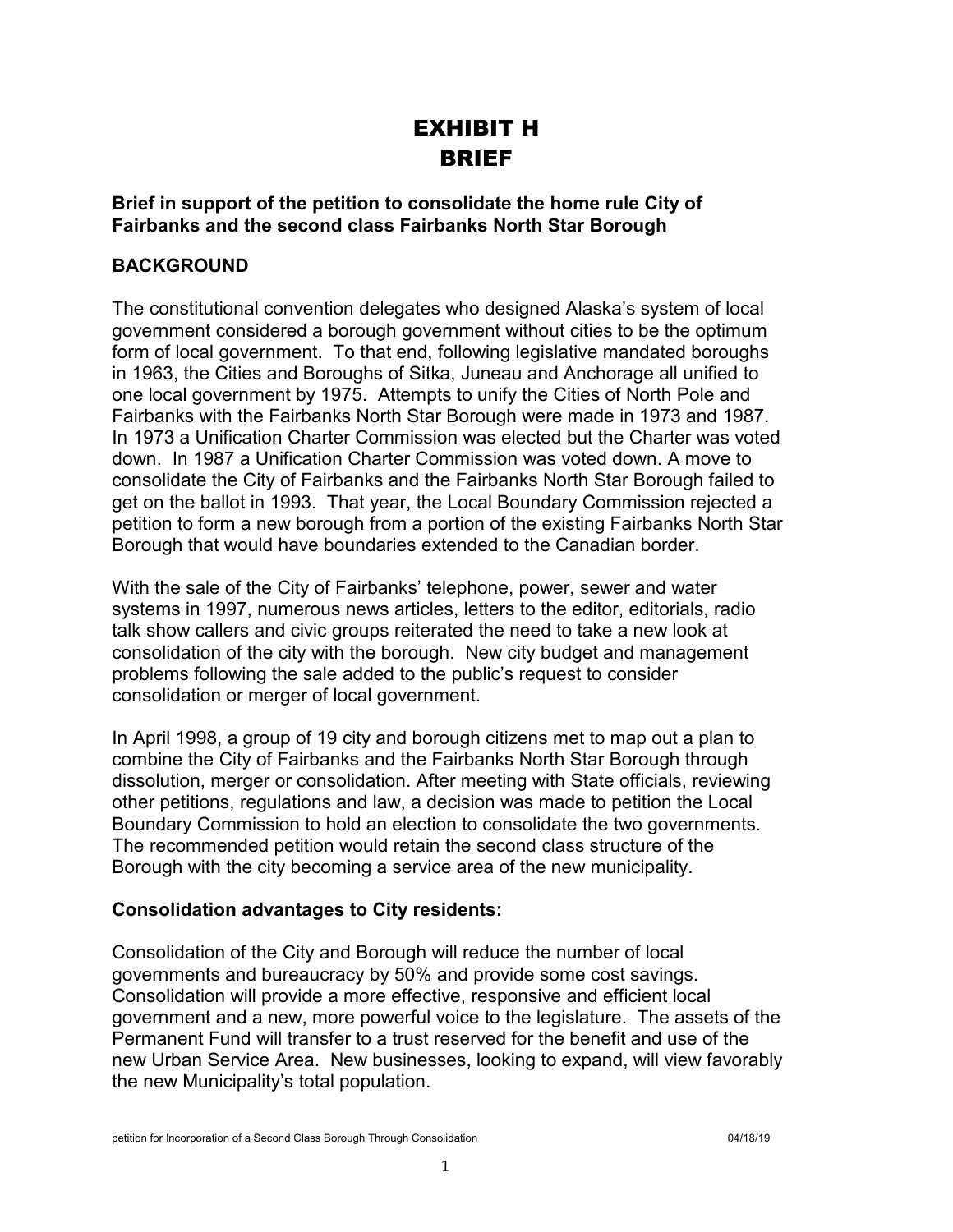#### **Consolidation advantages to Borough residents outside Cities:**

Consolidation of the City and Borough will provide a new, more powerful voice to the legislature. New businesses looking to expand will look more favorable on dealing with one local government with a larger reported market. Consolidation will provide some overall cost savings including solid waste collection and economic development, but the main advantage is a more responsive, effective and efficient one-stop local government

#### **Introduction:**

The proposal to consolidate the home rule City of Fairbanks and the Fairbanks North Star Borough meets the standards for municipal incorporation outlined in AS 29.06.130 and 19 AAC 10.240. Principles that are fundamental to the proposed consolidation of the City of Fairbanks and the Fairbanks North Star Borough are set out in Article X of Alaska's Constitution. This brief addresses the constitutional, statutory, and regulatory provisions to demonstrate that the proposed consolidation of the two existing local governments in Fairbanks warrants approval by the Local Boundary Commission.

The petitioners stress that the Fairbanks North Star Borough has been in existence for thirty-four years. Since this consolidation proposal seeks to incorporate a second class borough with corporate boundaries identical to those of the existing second class Fairbanks North Star Borough, the petitioners strongly believe that presumption is warranted that this consolidation proposal satisfies all of the standards for borough incorporation.

#### **Consolidation will promote maximum local self-government with a minimum of local governmental units.**

Article X, Section 1 of Alaska's Constitution states that the purpose of the Local Government Article of the constitution is to "provide for maximum local selfgovernment with a minimum of local government units".

Consolidation of the home rule City of Fairbanks and the second class Fairbanks North Star Borough will accomplish that purpose by joining two existing local governments into a single new government thereby promoting a minimum of local government units. Consolidation would reduce by 50% the number of municipal corporations serving Fairbanks.

#### **The boundaries of the proposed municipality embrace an area and population with common interests to the maximum degree possible in accordance with Article X § 3 of the Constitution of the State of Alaska.**

The 1963 legislature mandated the creation of Boroughs in 1964. The current boundaries of the Fairbanks North Star Borough encompass far less territory than that originally mandated by the legislature. The Local Boundary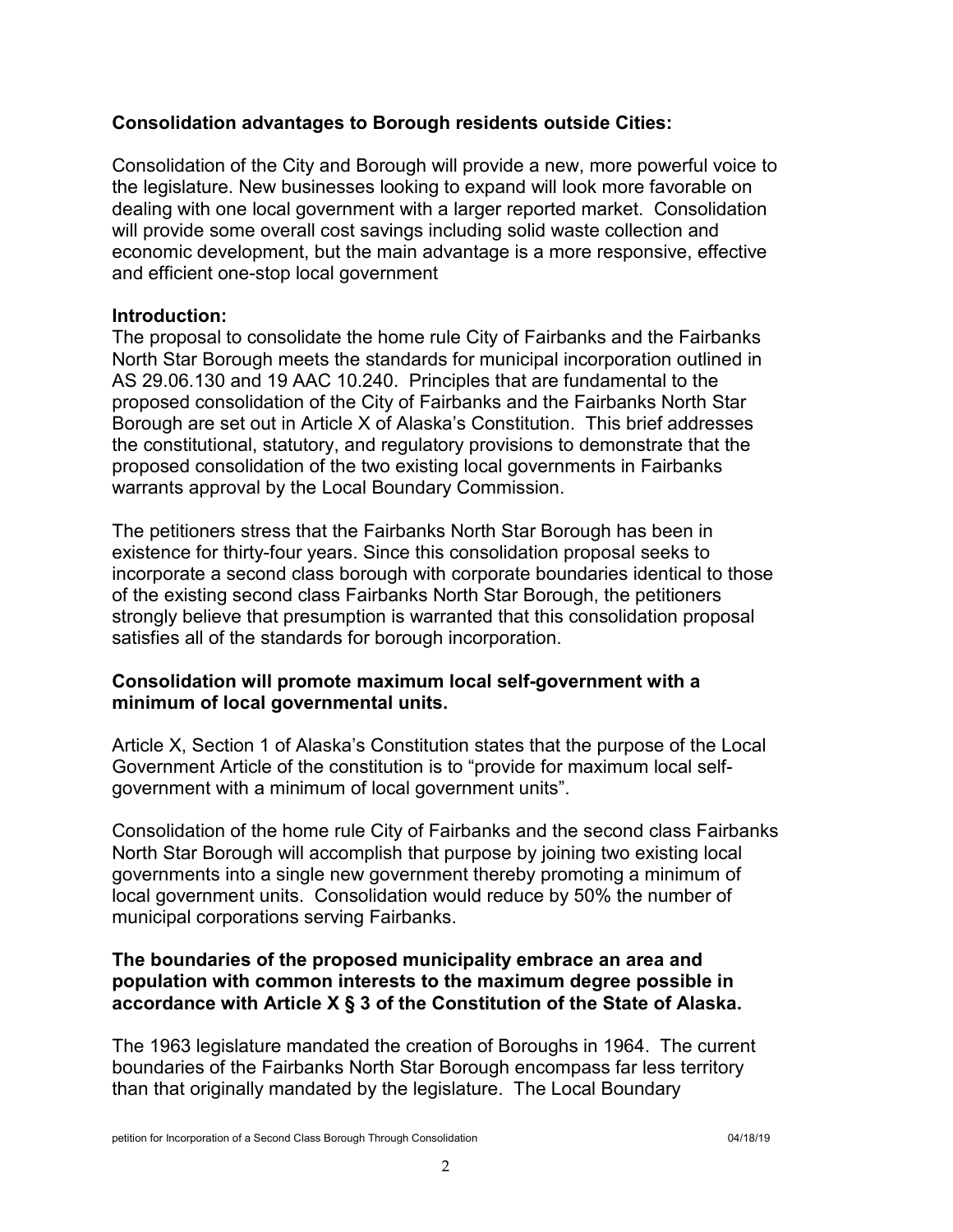Commission and the 1964 legislature approved the detachment of 11,054 square miles originally included within the Borough. At the same time 1,333 square miles not originally included, were annexed to the Borough. Fort Wainwright was annexed to the Borough in 1973 and Eielson Air Force Base was annexed in 1983.

The Borough represents social, political and economic diversity within those boundaries. The Borough contains the commercial, transportation and government centers where local and outlying community residents shop for goods and services. Local residents commute to their places of employment, educate their children, attend cultural and social events, and participate in other political, governmental and economic activities. With few exceptions, almost the entire population of the Fairbanks North Star Borough resides on the road system within the Tanana Valley.

The Borough is served daily by several major airlines and rural communities are served through a hub from the Fairbanks International Airport. Rail and bus routes as well as a major highway network connect the Borough. Utility firms provide electric, water, sewer, telephone, cellular and pager services to all City residents. Residents outside cities have all the above services with the exception of community sewer and water and they rely on wells and septic systems. A few service areas have community water and sewer. A major daily newspaper and several AM, FM and TV stations serves the Borough and outlying communities.

The Fairbanks North Star Borough has produced a "Comprehensive Plan" for land use including goals, policies, objectives and maps. The "Comprehensive Plan" is the framework for citizens and officials to make decisions related to the use of land and as a guide for land development, preservation and use.

The Fairbanks North Star Borough's Community Planning Department publishes a "Community Research Quarterly", a review of socio-economic trends. The "Summer 1998 Quarterly", attached to the back of this petition, lists the areas economic indicators, employment, housing, cost of living, population and social conditions. Four pages from the "Summer 1997" edition concerning assessed value of property and census tracts are attached to this exhibit.

#### **Consolidation will not deny any person the enjoyment of any civil or political right because of race, color, creed, sex or national origin**.

There is no evidence to suggest that consolidation of the two local governments in Fairbanks will result in any violation of the federal Voting Rights Act. Consolidation will not alter the boundaries of the Fairbanks North Star Borough. Further, the consolidation has been proposed to serve legitimate needs and to accomplish legitimate public policy objectives.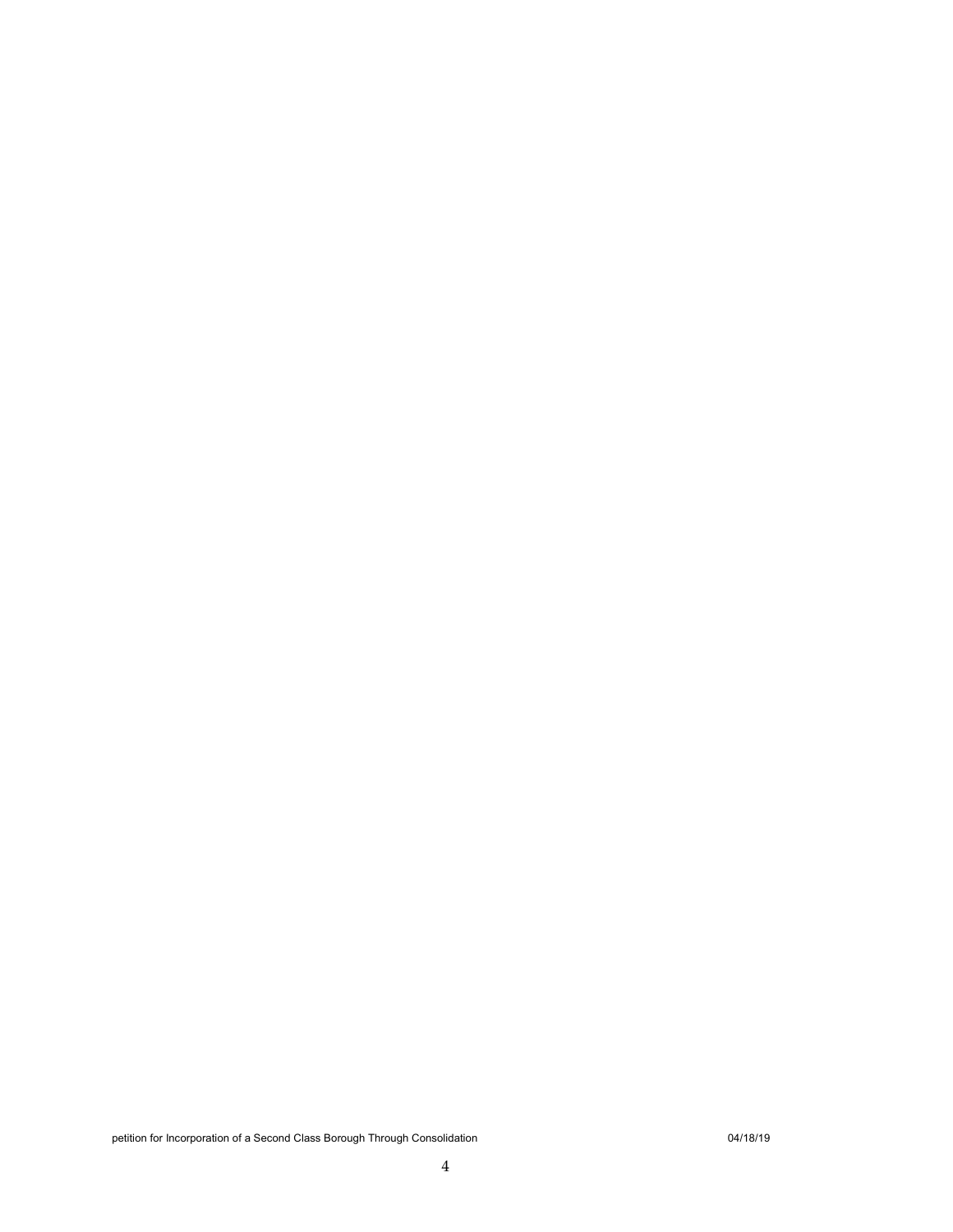### EXHIBIT I TRANSITION PLAN

This transition plan demonstrates the intent and capability to implement orderly, efficient and economical consolidation within the shortest practical time, not to exceed two years, following consolidation of the City of Fairbanks and the Fairbanks North Star Borough.

The plan also provides details concerning the manner in which the new municipality will assume all relevant and appropriate powers, duties, rights, and functions presently exercised by the municipalities to be dissolved through consolidation. Additionally, it provides details concerning the manner in which the new municipality will assume and integrate all relevant and appropriate assets and liabilities of the City of Fairbanks.

In accordance with AS 29.06.150 the proposed municipality will succeed to all powers, duties, rights, assets and liabilities of the municipalities to be dissolved by consolidation. Additionally, in accordance with AS 29.06.160 , the ordinances, resolutions, regulations, procedures and orders of the municipalities dissolved through consolidation remain in force in their respective territories until superseded by the action of the new municipality

**A. CONSULTATION WITH OFFICIALS**: 19 AAC 10.900(b) requires that this transition plan be prepared in consultation with the officials of each existing borough and city proposed for consolidation. The following is a summary of the manner in which this requirement was satisfied.

Officials of the City of Fairbanks and the Fairbanks North Star Borough were consulted during the development of this transition plan and the petition. Meetings, requests for information, interviews and phone conversations were made with both Mayors, Council members, Presiding Officer and Assembly persons, Clerks, Engineering, Fire, Police, Finance, Legal, Community Research, Planning, Public Works, Assessing, Service Area staff, former elected officials and others.

- **B. EFFECTIVE DATE.** AS 29.06.140 provides that, following voter approval of consolidation, the director of elections sets a date for election of officials of the new municipality. The election date, which shall be not less than 60 or more than 90 days after the election order, is the effective date for the consolidation.
- **C. POWERS AND DUTIES OF EXISTING CITY PROPOSED TO BE CONSOLIDATED.** The following is a list of the current powers and duties of the City of Fairbanks.
- 1. Fire protection
- 2. Law enforcement
- 3. Environmental services
- 4. Building Department
- 5. Engineering Department
- 6. Public Works Department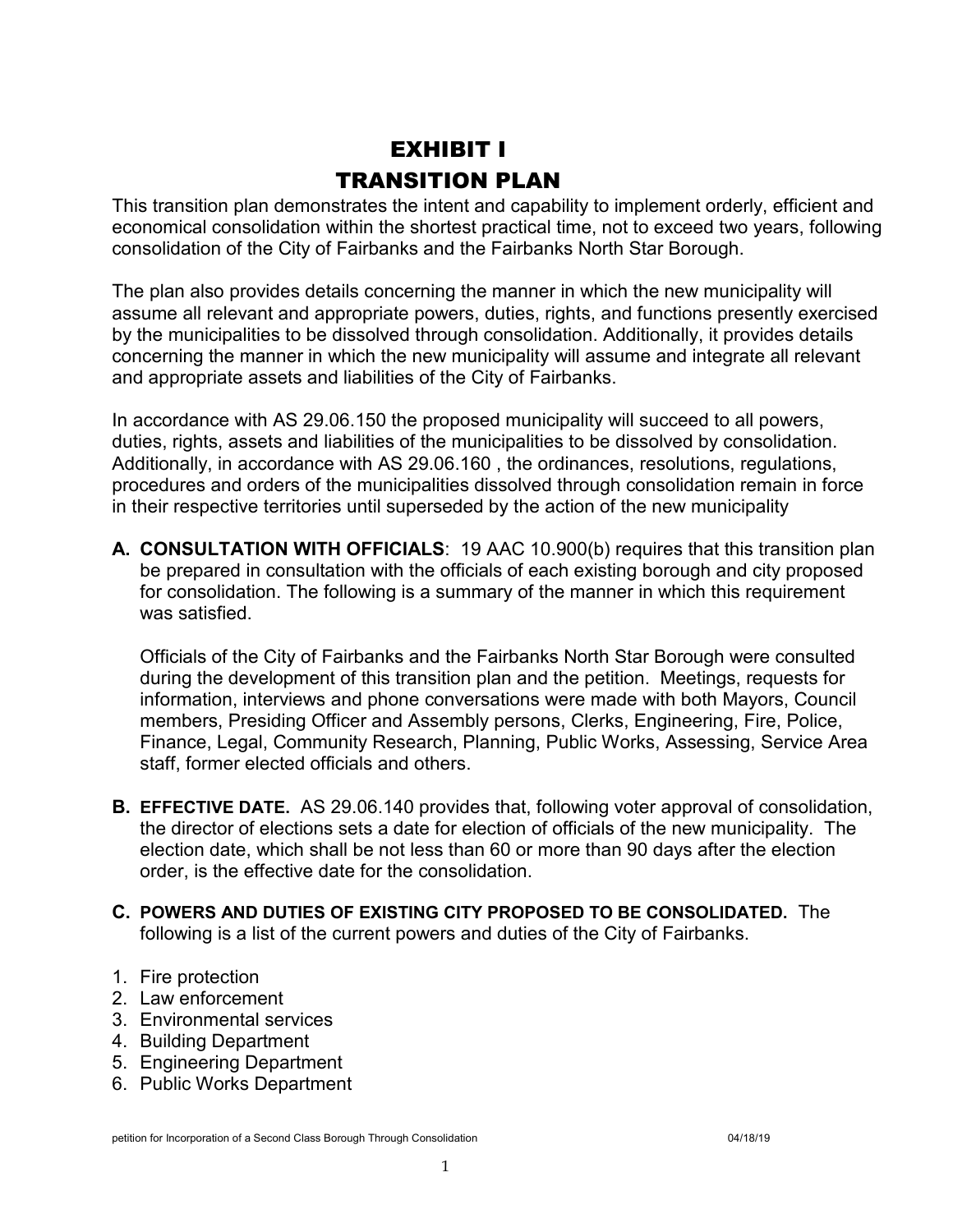#### **D. POWERS AND DUTIES OF EXISTING BOROUGH PROPOSED TO BE CONSOLIDATED.** The

following is a list of the current powers and duties of the Fairbanks North Star Borough. These powers and duties will not be changed with consolidation except for solid waste collection that will become an areawide service instead of non-areawide and City of North Pole.

#### Areawide Services:

- 1. Property assessment and tax collection
- 2. Air pollution control
- 3. Public schools
- 4. Disaster and civil Defense
- 5. Planning, zoning and platting
- 6. Solid waste disposal
- 7. Animal control
- 8. Parks and recreation
- 9. Flood control
- 10.Transportation system
- 11.Child care assistance
- 12.Library
- 13.Limited health and social services
- 14.Enhanced 911 system
- 15.Hospital
- 16.Housing financing

#### Non-areawide Services

- 1. Fireworks control
- 2. Emergency medical services
- 3. Economic development

#### Non-areawide and City of North Pole

1. Solid waste collection district

#### Service Area Services

The complete list of the 116 Service area is contained in Exhibit E-3, pages 2 & 3. The powers vary from area to area and may include:

- 1. Road construction and maintenance
- 2. Fire protection
- 3. Street lights
- 4. Water and Sewer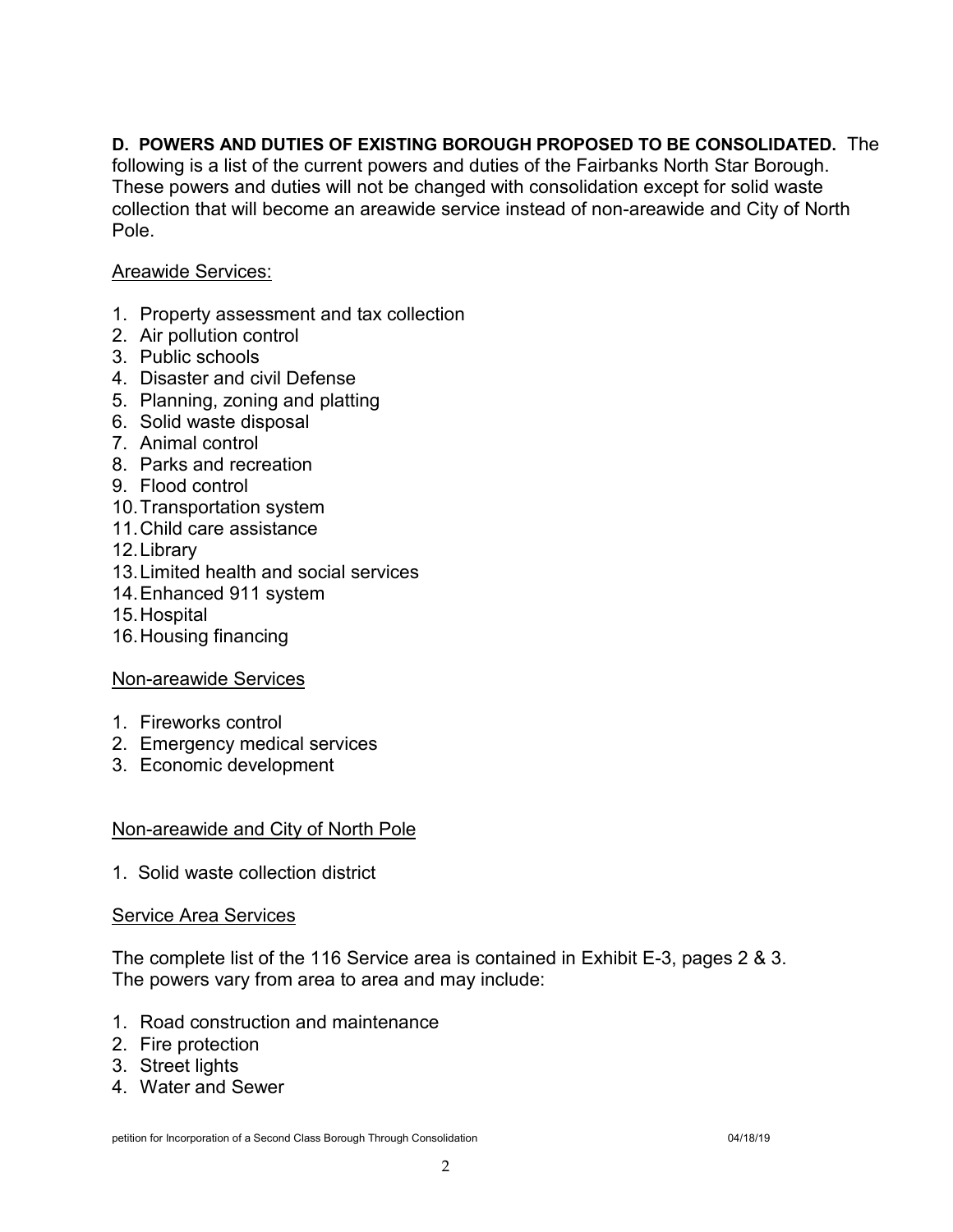**E. CHANGE IN POWERS AND DUTIES:** The following is an explanation of how consolidation would affect the delivery of the current services listed in paragraphs C and D of this transition plan. The most significant change will occur in four areas:

- 1. A new mayor, assembly and school board will be elected.
- 2. The executive and administrative departments of the city and borough will be merged.
- 3. Solid waste collection will become an areawide service.
- 4. The Municipality will establish an Urban Service Area to provide, on a service area and non-areawide basis, all urban services, now supplied by the city.

#### **Local government powers:**

Consolidation would change the City of Fairbanks from a home rule city to a service area of the Municipality of Fairbanks. The home rule designation held by the City of Fairbanks allowed the city to exercise all legislative powers not prohibited by law or charter. A home rule municipality may extend a power allowed by law or charter without a vote of the residents.

The Municipality of Fairbanks would remain a second class borough. A second class borough acquires additional areawide power by transfer of the power by a city (such as parks and recreation) or by holding an areawide election on the question. New or additional powers for non-areawide or service areas also require the approval by a majority of the voters residing in the concerned area.

The powers granted to a second class borough by state statutes are similar to home rule powers in many respects; AS 29.35.210; AS 29.35.250; AS29.35.490.

#### **Areawide Powers**

Areawide powers are those services, which will be provided throughout the municipality. No existing borough areawide powers will be eliminated by the consolidation and no new powers or services will be added with the exception that solid waste collection will become an areawide power instead of non-areawide and City of North Pole.

#### **Non-areawide Powers**

Non-areawide Powers are those services which will be provided in the municipality outside the City of North Pole and include Fireworks Control, Economic Development and Emergency Medical Service.

#### **Service Areas**

The existing 116 Borough Service Areas will not be affected by consolidation. The services provided, the service boundaries, the method of funding and the level of service will not be changed.

#### **School District**

The educational system in the municipality will not be affected by consolidation. Education is currently provided by the Fairbanks North Star Borough School District through an elected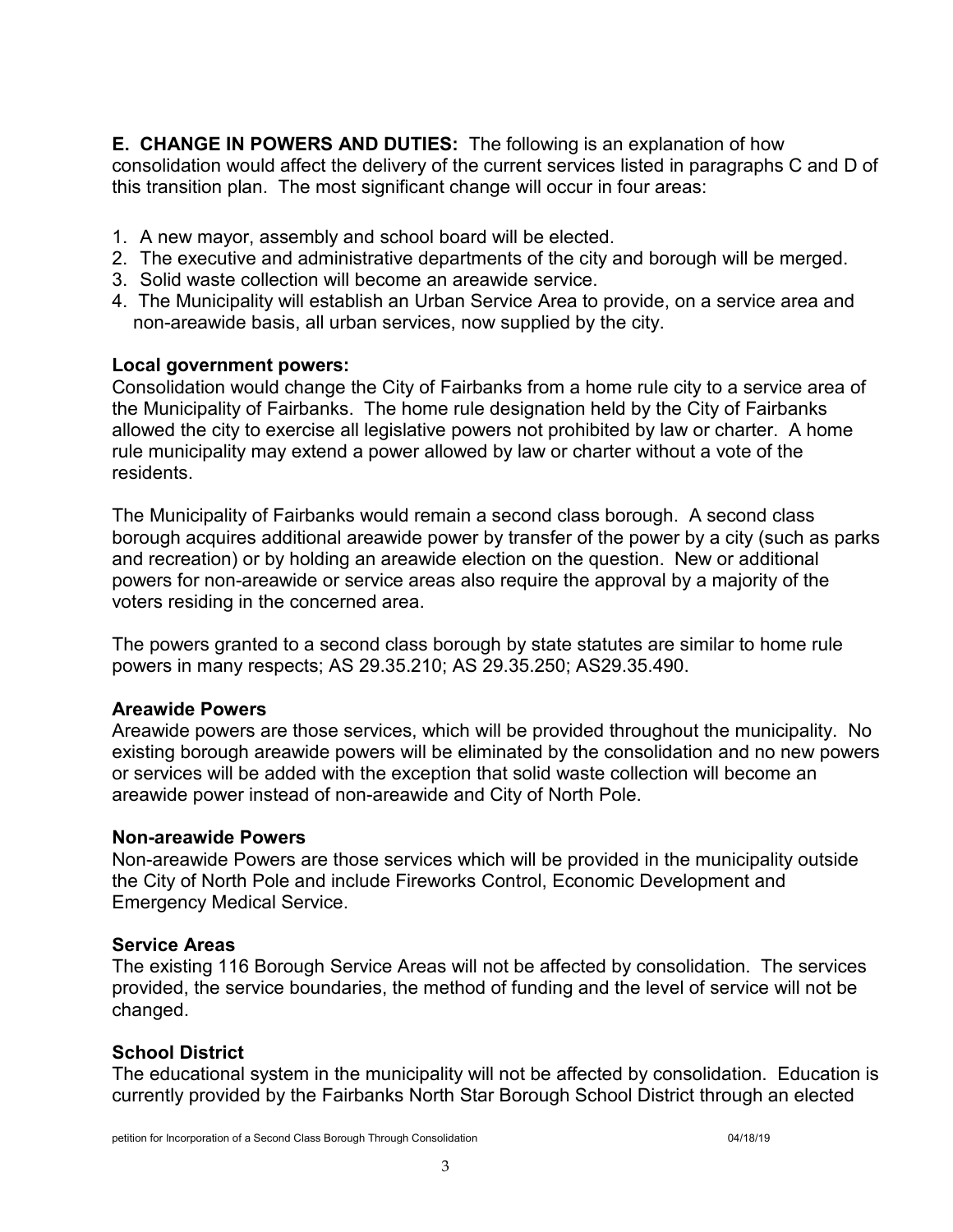borough school board that administers the school system. Consolidation requires the election of a new school board. The school board and municipal Assembly will establish the total amount of local funding, as is the current practice. Local, State and Federal funding or the amount of local contribution will not be affected by the consolidation. The consolidation will not alter school district staffing requirements and will not change collective bargaining agreements or retirement plans. (See Exhibit D, No. E.)

#### **City of North Pole**

The city of North Pole will not be affected by consolidation. The city's relationship with the new Municipality of Fairbanks will be the same as with the present Fairbanks North Star Borough.

#### **The municipality will establish a new Urban Service Area to provide existing city services on a service area and non-areawide basis as follows:**

#### **Law enforcement**

Law enforcement for the City of Fairbanks will become a service of the new Urban Service Area. City Police Department employees will become municipal employees who provide a service, law enforcement, only within the service area. The Alaska State Troopers will remain the primary law enforcement agency outside this service area and the City of North Pole. Any mutual aid agreements will not be affected and remain in force. Law enforcement will be paid from tax revenues generated from within the service area and with grants from other sources.

#### **Fire protection**

Fire protection for the City of Fairbanks will become a service of the new Urban Service Area. City Fire Department employees will become municipal employees who will provide a service only to the Urban Service Area. Mutual aid agreements will not be affected and will remain in force. Fire protection will be paid from tax revenues generated from within the service area and with grants from other sources.

#### **Emergency Medical Service**

Emergency Medical Service provided by the City Fire Department will continue to be provided by the fire department within the service area on a contract basis with the municipality. City Emergency Medical Service employees will become municipal employees who will provide a service only to the Urban Service Area. Existing mutual aid agreements will not be affected and remain in place. Emergency Medical Service will be paid for by nonareawide taxes and grants from other sources.

#### **Public Works**

The operations of the Fairbanks Public Works Department including; road construction, maintenance and operation including sidewalks, storm drainage, culverts, street lighting and solid waste collection will be transferred to the new Urban Service Area. The employees of the Public Works Department will be become municipal employees. Public Works operations will be paid for from tax revenues raised within the service area and from grants and reimbursable services agreements.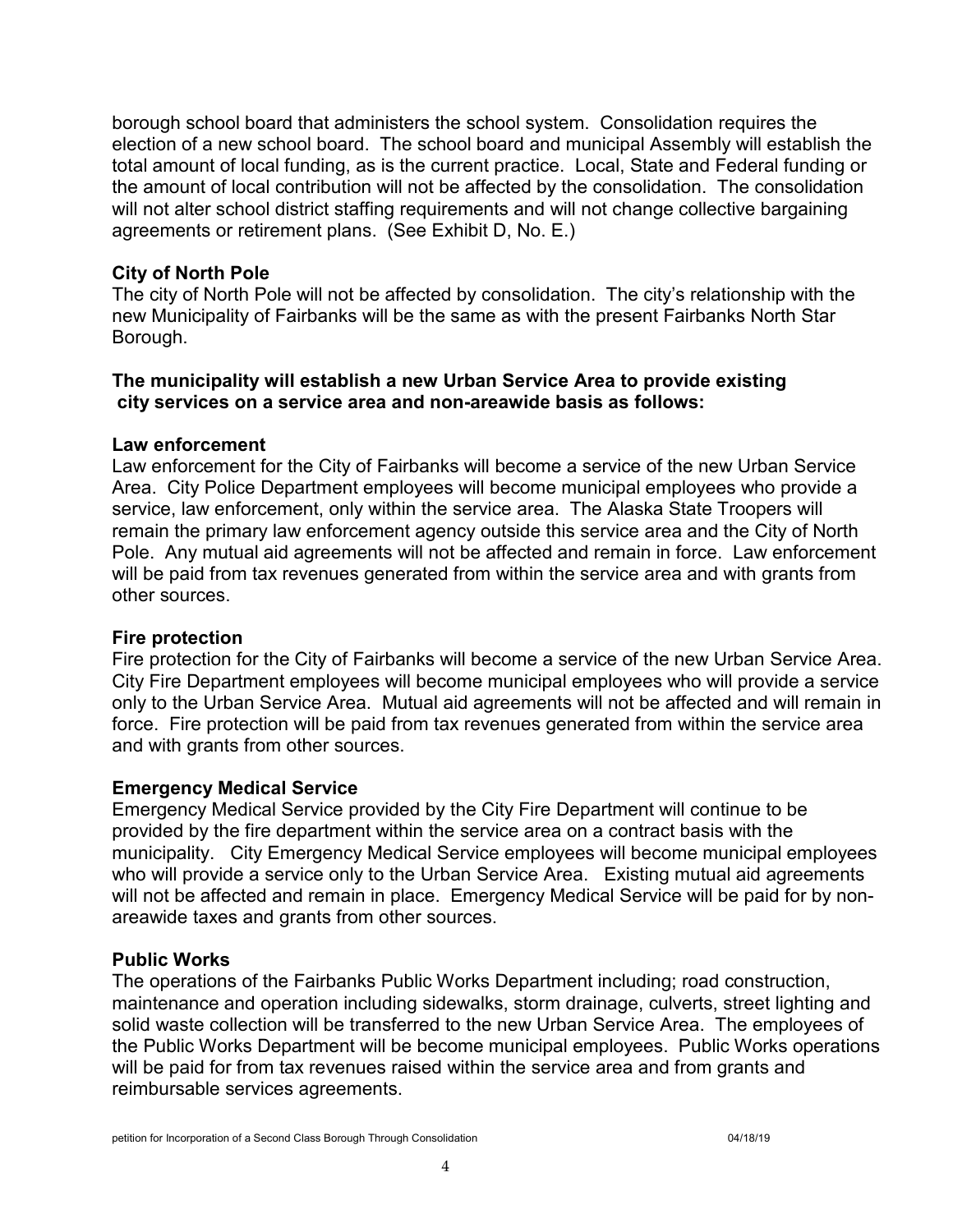#### **Solid waste collection**

The new municipality will adjust solid waste collection taxes, from non-areawide and City of North Pole, to areawide. The Urban Service Area will continue to provide a higher level of refuse collection through door to door pickup service.

#### **Environmental Services**

The Environmental Services functions provided by the City of Fairbanks will be transferred to the new Urban Service Area. Environmental Services, known as the City Sanitarians Office, enforces State of Alaska and city environmental sanitation regulations. Environmental Services employees will become municipal employees. Funding for Environmental Services is paid by the State of Alaska and the service area provides office space and vehicles.

#### **Building Department**

The Building Department provides review of building plans, issues building permits for electrical, mechanical and plumbing, conducts building inspections to assure the facilities meet city and state building codes and issues certificates of occupancy. The Building Department employees will become municipal employees who will provide a service only within the Urban Service Area. Tax revenues raised within the service area will fund these operations.

#### **Engineering Department**

The Engineering Department provides engineering services for maintaining the City's infrastructure and plans, designs and administers new public construction projects. The Department provides assistance to the Public Works Department including right-of-way, design and environmental/hazardous materials services. The operations of the Engineering Division will be transferred to the new Urban Service Area. Engineering department employees will become municipal employees. These operations will be paid for from reimbursable service agreements and from tax revenues raised within the service area.

**F. SCHEDULE FOR INTEGRATION OF ASSETS, POWERS AND DUTIES:** The following

is the planned schedule for the integration of powers and duties of the predecessor municipalities.

#### **Municipal ordinances**

The City of Fairbanks and the Fairbanks North Star Borough each have municipal laws or codes, which govern the activities of the two separate governments. All ordinances, resolutions, regulations, orders and rules in effect in the former governments will continue in full force and effect until superseded by the new municipality. There are several areas of duplication or overlap that will need to be eliminated immediately, including the rules of the governing body, the personnel ordinances, and ordinances relating to purchasing, finance and elections. The Mayor, in consultation with the Law Department, will review both municipal codes and designate which code or interpretation applies. The designation is effective immediately and will be communicated to the assembly. The designation is approved unless the assembly, within 21 days, adopts a contrary interpretation by resolution.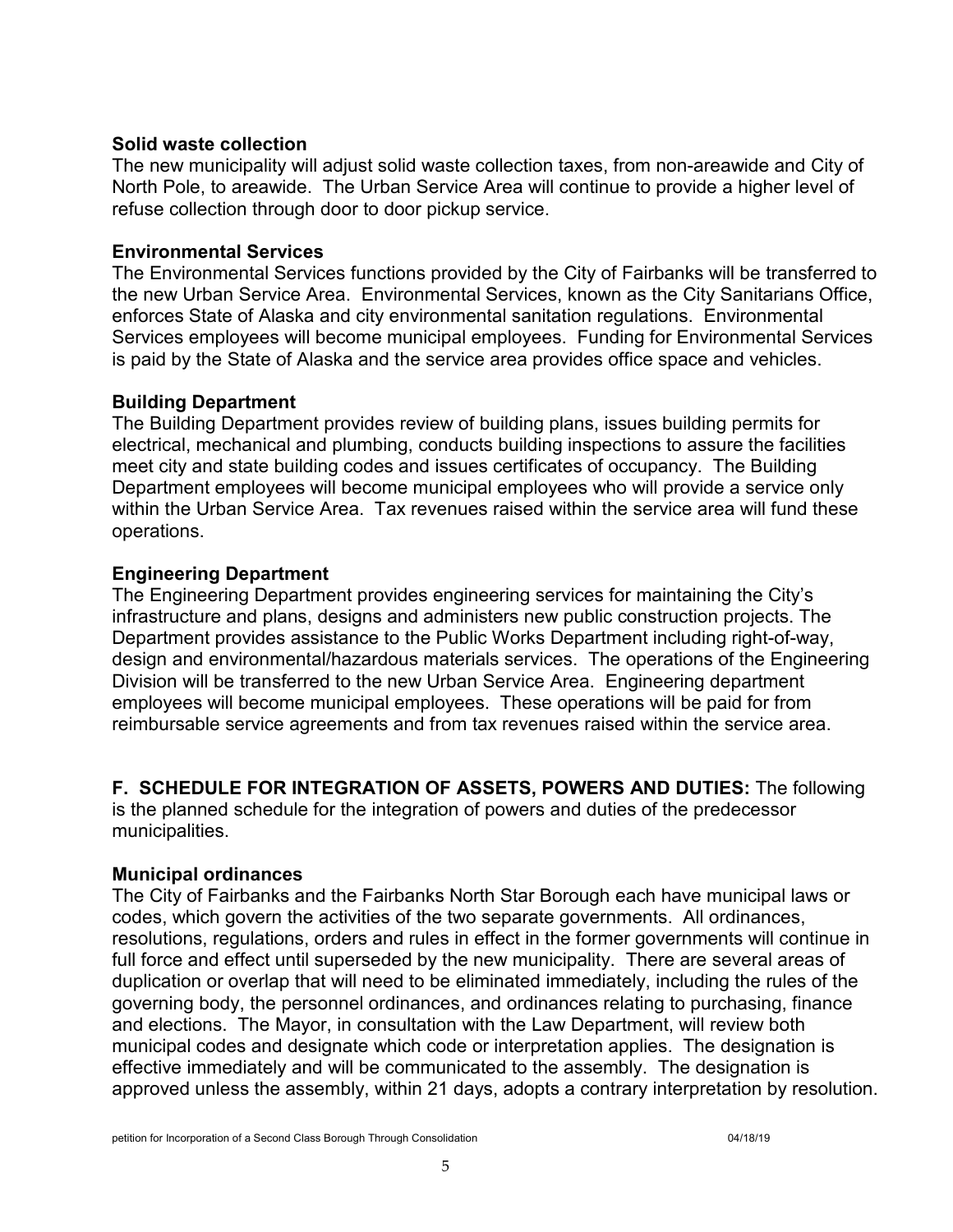The new municipal assembly may adopt a new ordinance to address specific needs or conflicts.

#### **Existing Assets, Obligations and Contracts**

All rights, titles, actions, suits, franchises, contracts, assets and liabilities and all civil, criminal or administrative proceedings will continue unaffected by the consolidation. The new consolidated government will be the legal successor to the city and borough governments for these purposes. The new municipality will honor existing contracts and other obligations, including evergreen clauses', until their term expires or is modified by the assembly. The assets of the city, except the permanent fund, shall transfer to the consolidated municipality. The assets of the permanent fund shall transfer to a trust for the benefit of and use by the Urban Service Area. The trust shall be established by the assembly in a manner consistent with current provisions governing the state permanent fund.

#### **Existing Service Areas**

Prior to consolidation there were 116 service areas that provided a variety of local government services. There will be no interruption of services in existing service areas due to consolidation. All of these preexisting service areas will remain in effect and operation after consolidation. No boundary change or change to the powers or duties of these preexisting service areas will occur as a result of the consolidation. The composition of the service area boards will not be affected by the consolidation. The existing board members will continue to serve through their terms under preexisting borough law.

#### **New Urban Service Area**

The municipality will establish the Urban Service Area to provide those services formerly provided by the City of Fairbanks. The new municipality through service area and nonareawide powers will provide existing services. The new assembly for the consolidated municipality may provide for an appointed or elected board to supervise the furnishing of special services in this service area.

#### **Employees**

The approval of the consolidation petition by the voters creates the new consolidated municipality. The election of the assembly and mayor will constitute the new municipal government. Employees of the former city and borough governments become employees of the new Municipality of Fairbanks. Most employee positions will be unaffected by the consolidation. The city and borough have a few overlapping or duplicate services and positions. Most all the duplication occurs at the upper administrative level of government. Any employees whose positions are eliminated by the plan of organization will be eligible for reassignment to available positions for which they are qualified.

Pension plans, retirement plans and other benefits for current employees under collective bargaining agreements, personnel rules, or other legal or contractual provisions, in effect on the date of ratification of the consolidation will not be changed nor diminished. The new Municipality will inherit the existing union contracts and shall continue to be governed under the Public Employees Relations Act, AS 23.40. Unionized employees in the city and borough are represented by different collective bargaining organizations. The re-negotiation of new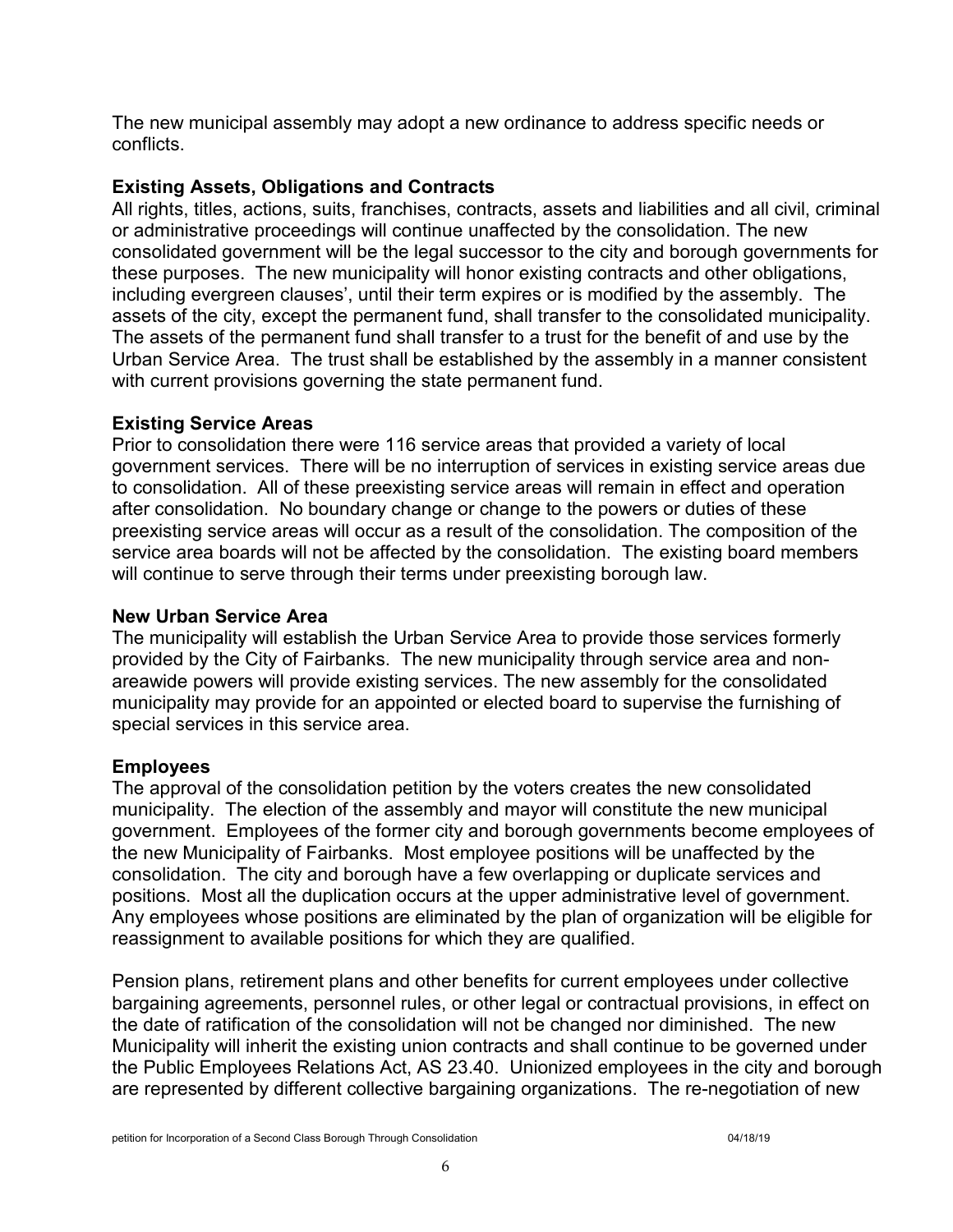union contracts or employee votes to change representation is not necessary for consolidation.

#### **Elected Officials**

Following voter approval of consolidation, the Division of Elections sets a date for election of a new mayor and assembly and a new school board to replace the former Fairbanks North Star Borough and City of Fairbanks elected officials. Seven elected positions are eliminated, those of the city mayor and city council.

#### **Executive Organization**

The greatest amount of duplication in full time positions between the two former governments will be in the executive level of government administration. Duplicated positions in the former city and borough governments will be integrated. The following executive offices are duplicated and will be combined by the consolidation.

Borough Clerk and City Clerk Borough Attorney and City Attorney Borough Chief Financial Officer and City Finance Officer Borough Personnel Officer and City Personnel Officer Borough Purchasing Officer and City Purchasing Officer

The Borough Clerk and supporting staff serve under the appointing authority of the Assembly. For the purpose of the election of the first assembly and mayor, the Borough Clerk shall act ex officio as Municipal Clerk and the election ordinances of the Fairbanks North Star Borough shall apply.

The Borough Attorney is appointed by the mayor and confirmed by the assembly. To assure a smooth transition, the Borough Attorney shall act ex officio as Municipal Attorney.

#### **Executive Plan**

Not later than thirty days after the new assembly and mayor are elected, the mayor will submit to the assembly a detailed plan or organization of the executive branch. The plan will combine the overlapping services of the former separate borough and city administrations. The proposed plan will become law 20 days after submitted unless sooner adopted with or without amendment or rejected by the assembly. If the proposed plan is rejected, the mayor shall submit an alternate plan to the assembly within 15 days of the rejection. If, within 20 days of submission of the alternate plan, no plan of organization has been adopted by the assembly, the alternate proposal submitted by the mayor becomes law. All preexisting executive departments will remain in existence, except for the city mayor's office, until the mayor's executive plan takes effect.

#### **Other Elections**

No former government shall hold an election after voters approve consolidation of the City of Fairbanks and the Fairbanks North Star Borough. Any election concerning bond propositions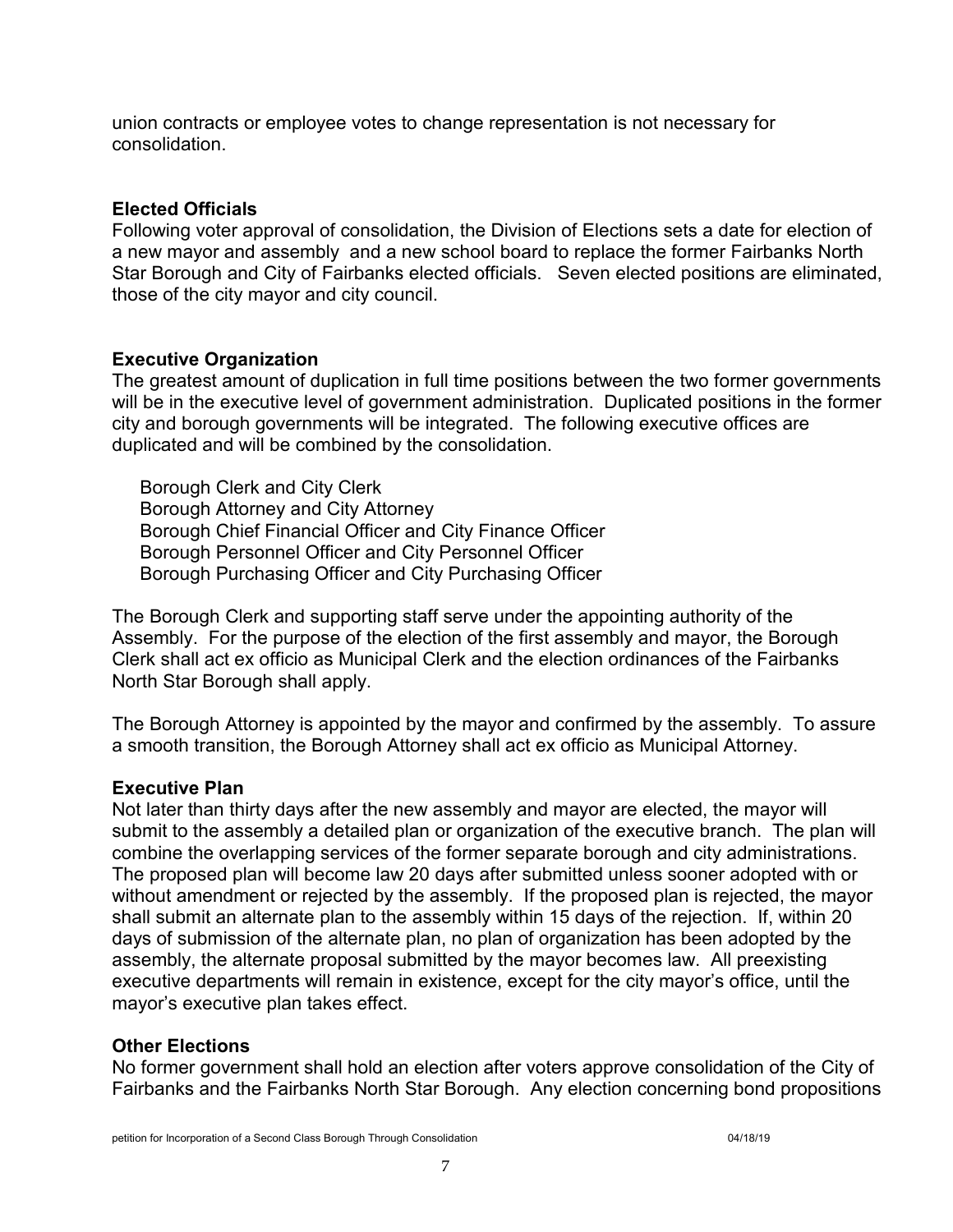set for such a date is postponed until the new assembly sets a new date for the bond proposition.

#### **Budget Transition**

The City of Fairbanks and the Fairbanks North Star Borough operate on different fiscal years. The City fiscal year begins on January 1 and ends December 31. The Borough fiscal year coincides with the State fiscal year from July 1 to June 30. In order to consolidate the financial operations of the two governments the two differing fiscal years will need to be brought into synchronization. The new consolidated municipality will inherit the budgets of the former governments (the City of Fairbanks and the Fairbanks North Star Borough budgets). The new municipality will operate on these combined budgets until the new assembly passes its first budget. The first budget of the new municipality may be for longer or shorter than a twelve-month period in order to bring the consolidated budgets into conformance with the July to end of June fiscal year.

The Mayor in consultation with the Chief Finance Officer will, prior to the expiration date of the annual budget of the former city or borough, prepare a proposed budget that will bring the new municipality into a July 1 to June 30 fiscal year. The proposed budget will be submitted to the assembly for approval and meet the requirements of law.

- **G. IDENTIFICATION OF CITY DEBT**: Following the sale of the Municipal Utilities in 1997, the City of Fairbanks bonded indebtedness was transferred to the several buyers. The City of Fairbanks does not have any bonded or other long-term indebtedness.
- **H. IDENTIFICATION OF BOROUGH DEBT**: The following page lists existing bond indebtedness for the Fairbanks North Star Borough. The School Facilities bonds are areawide. The Solid Waste Transfer Station bonds are non-areawide. Existing service areas do not have any bond indebtedness.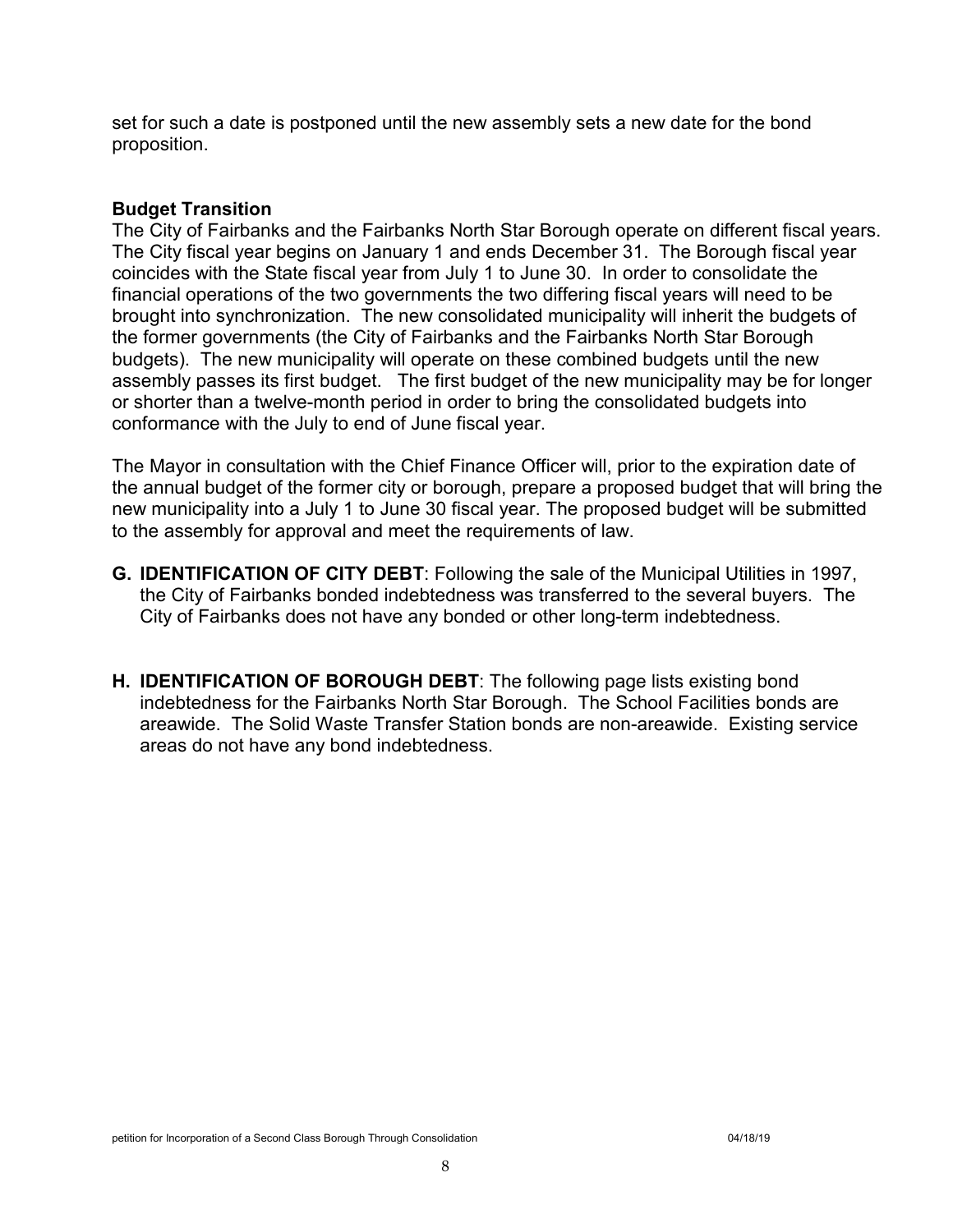#### **I. INTEGRATION OF CITY AND BOROUGH DEBT:**

The City of Fairbanks does not have any bonded or other long-term debt. Any future bonding by the new Fairbanks Service Area, for improvements within that service area, will be paid through property taxes levied only on the property within the service area.

**J. INTEGRATION OF CITY ASSETS:** In accordance with the schedule set forth in paragraph F. of this Transition Plan, all assets of the city to be consolidated will become assets of the municipality. However, those assets will be reserved for the benefit of and use by the service area created from the former city through consolidation. **The city's permanent Fund will be established in a trust reserved for the benefit and use by the new Urban Service Area.**

**K. EXISTING TAXES:** The type and rate of each tax currently levied by the city and borough proposed to be consolidated is listed below.

#### **City taxes:**

| <b>TAX TYPE</b>                                                | <b>TAX RATE</b>               |
|----------------------------------------------------------------|-------------------------------|
| <b>PROPERTY TAX</b><br><b>LIQUOR TAX</b><br><b>TOBACCO TAX</b> | <b>5.99 MILLS</b><br>5%<br>8% |
| <b>Borough Taxes:</b>                                          |                               |
| <b>TAX TYPE</b>                                                | <b>TAX RATE</b>               |
| ADE AMINE DDADEDTV                                             | 12 776 MILLS                  |

| <b>AREAWIDE PROPERTY</b>               | <b>13.775 MILLS</b> |
|----------------------------------------|---------------------|
| <b>NON-AREAWIDE PROPERTY</b>           | <b>.511 MILLS</b>   |
| <b>AREAWIDE BED TAX</b>                | 8%                  |
| <b>SOLID WASTE COLLECTION DISTRICT</b> | <b>1.166 MILLS</b>  |
|                                        |                     |

**SERVICE AREA PROPERTY TAXES ARE LISTED IN EXHIBIT E-3**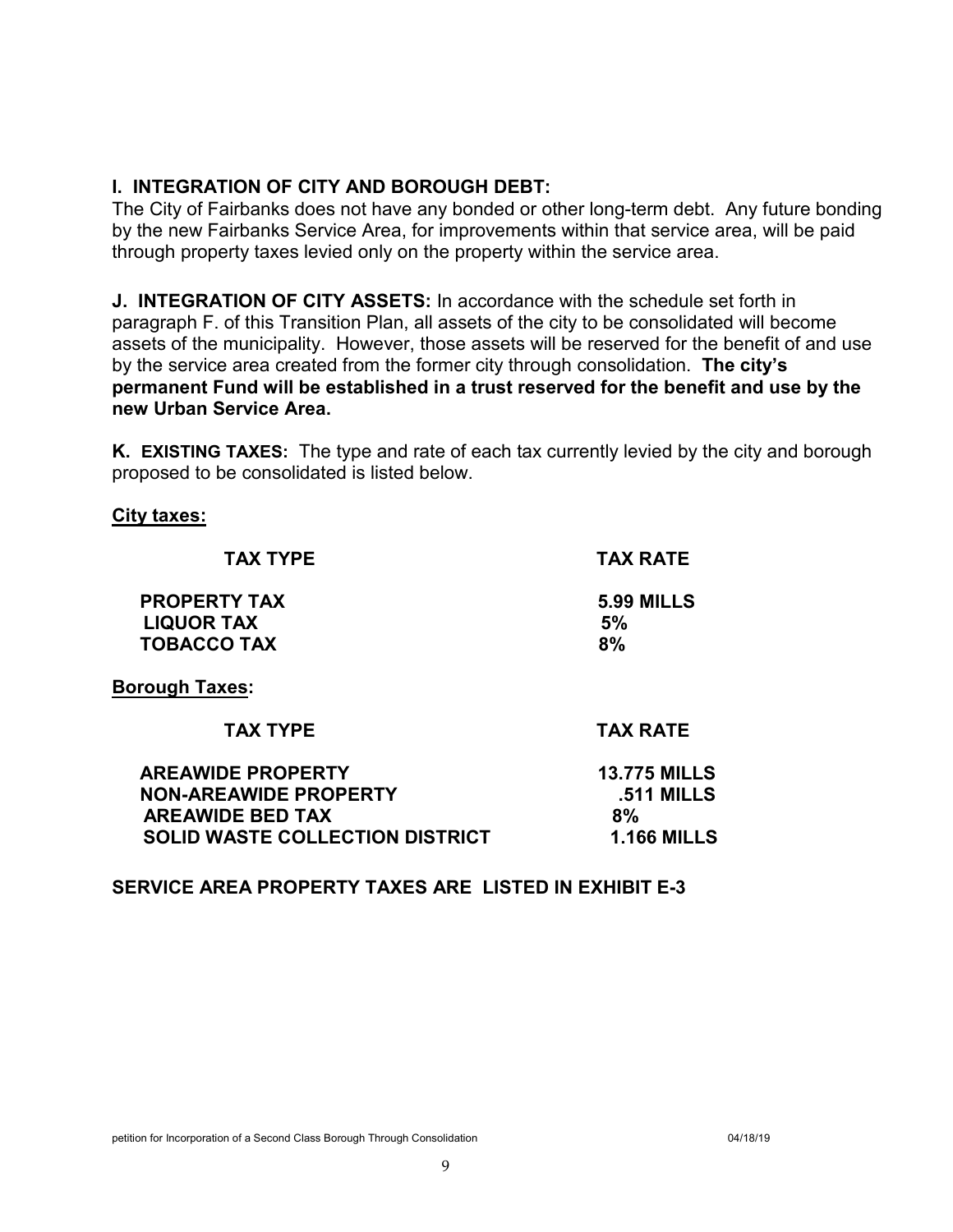# EXHIBIT J INFORMATION RELATING TO PUBLIC NOTICE

This exhibit offers information relevant to the provision of public notice of the consolidation proceedings. Included are details about local media, municipal governments within and adjacent to the territory proposed for consolidation, places for posting public notices relating to the proposed consolidation, the location where the petition may be reviewed by the public, and parties that may warrant individual notice of the consolidation proceedings.

#### **MEDIA**

Name of the newspaper(s) serving the territory proposed for consolidation and adjacent regions:

Fairbanks Daily News-Miner 200 North Cushman Fairbanks, AK. 99701

Name of the radio station(s) serving the territory proposed for consolidation and adjacent regions:

KAKQ-FM, 546 9th Ave., Fairbanks, AK. 99701 KCBF-AM & KXLR-FM, 3528 International St., Fairbanks, AK. 99701 KIAK-AM & FM, 546 9th Ave., Fairbanks, AK. 99701 KJMP-AM, P. O. Box 56359, North Pole, AK. 99705 KFAR-AM & KWLF-FM, 1060 Aspen St. Fairbanks, AK. 99701

#### **PLACE WHERE THE PETITION AND RELATED MATERIALS ARE TO BE MADE AVAILABLE FOR PUBLIC REVIEW**

A full set of petition documents, including responsive briefs, reply briefs, and reports of the Department of Community and Regional Affairs will be made available for public review by the petitioners' representative at the central and convenient location listed below. The materials will be available from the first date of publication of notice of the filing of this petition through the last date available for reconsideration of the final decision under 19 AAC 10.580. The materials will be available for review during normal working hours. The petitioners' representative will accommodate requests for public review of the petition documents at reasonable times in the evening and on weekend days.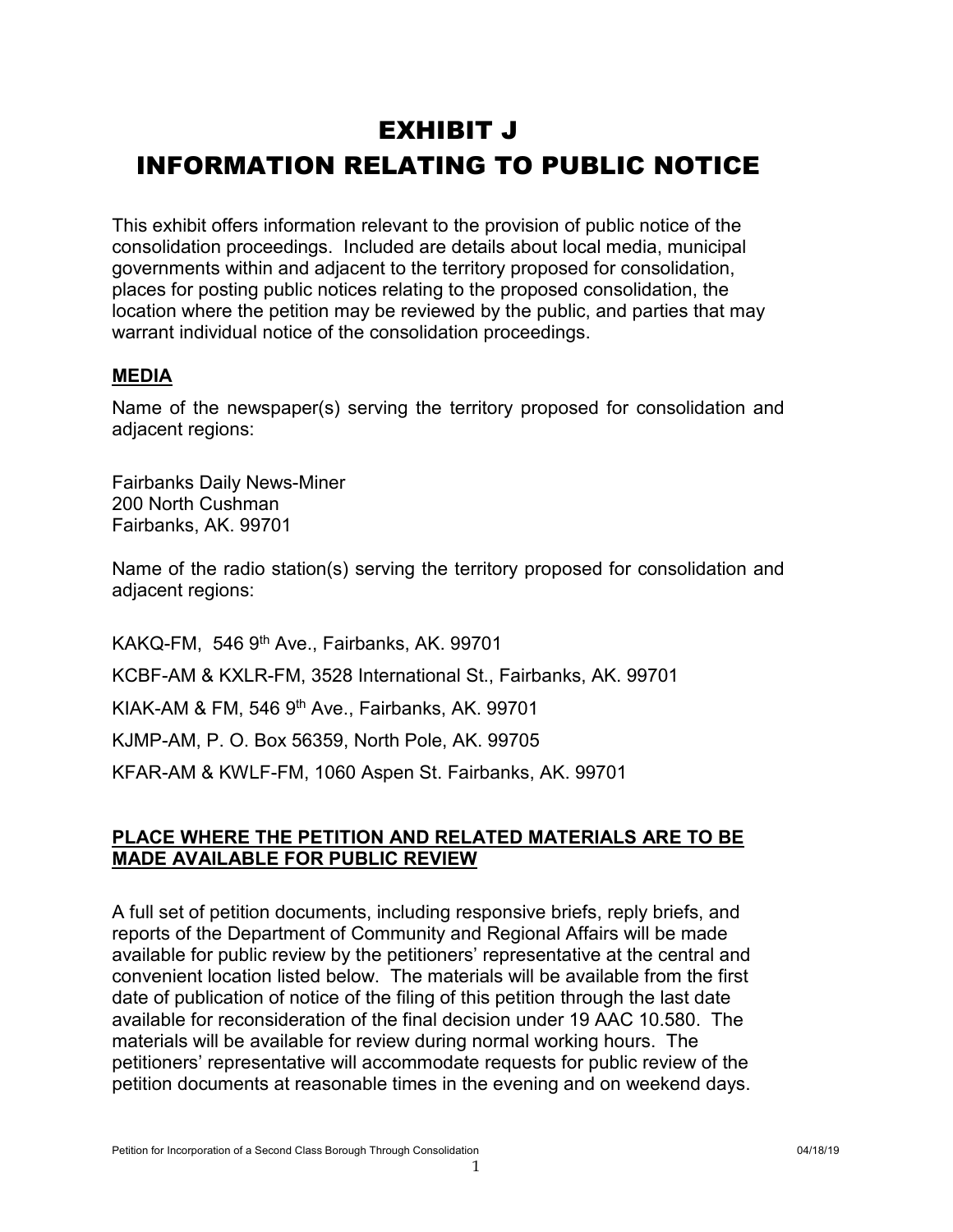Noel Wien Public Library, 1215 Cowles St. Fairbanks, AK 99701. Hours open to the public – Monday, Tuesday and Wednesday 10-9, Thursday & Friday 10-6 and Saturday 10-5.

City of Fairbanks City Clerk, 800 Cushman St. Fairbanks, AK. 99701. Hours open to the public  $-8$  to 5.

Fairbanks North Star Borough Clerk, 809 Pioneer Rd. Fairbanks, AK. Hours open to the public  $-8$  to 5.

City of North Pole City Clerk, 125 Snowman Lane, North Pole, AK. 99705. Hours open to the public 8 to 5.

#### **PLACES SUGGESTED FOR POSTING OF NOTICES RELATING TO THIS PROPOSAL**

The following three or more public and prominent places within the territory proposed for consolidation are designated for posting of notices concerning this consolidation proposal.

The library and clerks offices listed above

State Office Building 675 7<sup>th</sup> Ave. Fairbanks, AK. 99701

State Court Building 604 Barnette St. Fairbanks, AK. 99701

Federal Court Building 101 12<sup>th</sup> Ave. Fairbanks, AK. 99701

#### **MUNICIPALITIES WITHIN THE PROPOSED BOROUGH**

The following is a list of cities and boroughs whose boundaries extend within 20 miles of the proposed boundaries of the territory petitioned for consolidation.

The Fairbanks North Star Borough The City of Fairbanks

The City of North Pole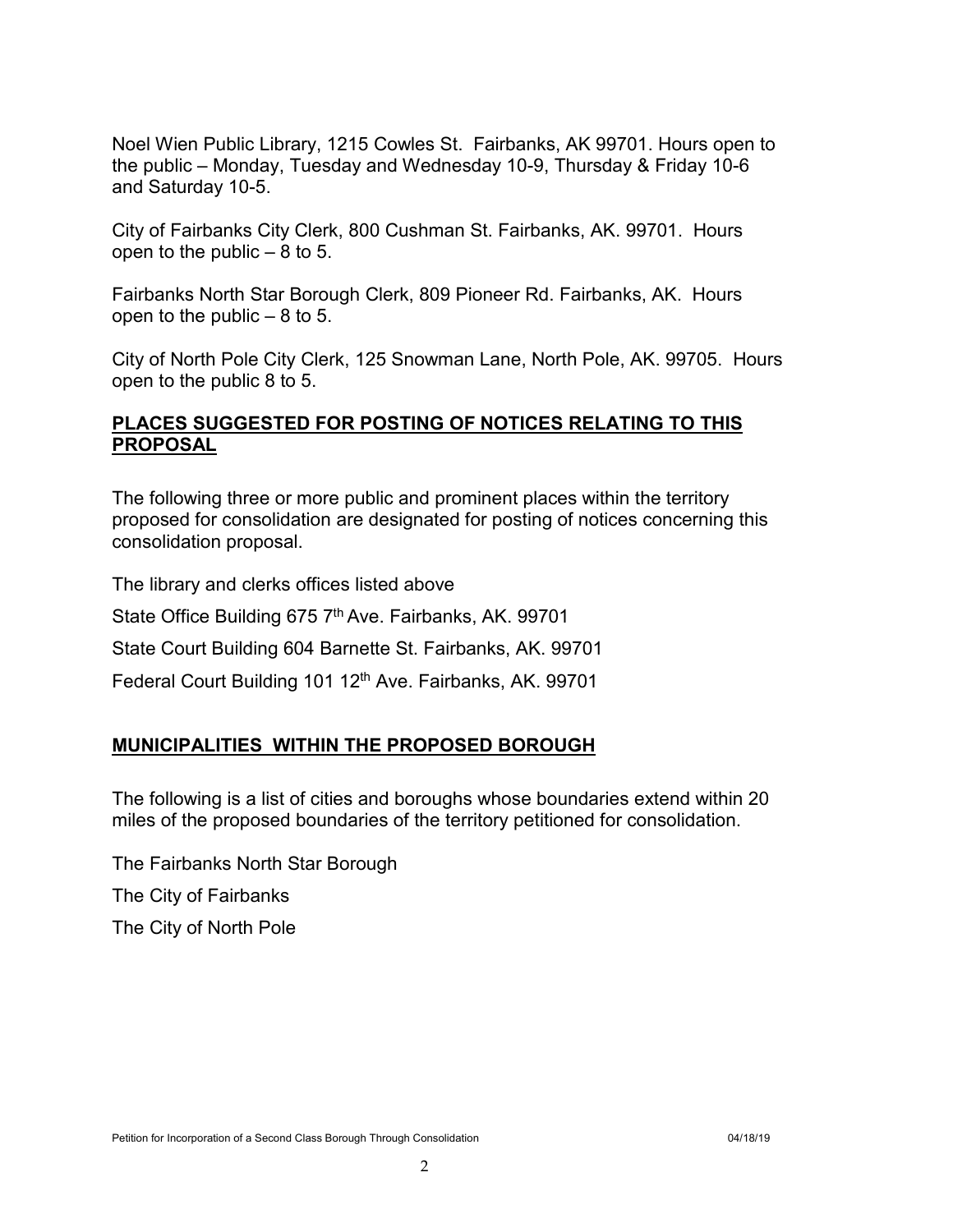#### **PARTIES THAT MAY HAVE A PARTICULAR INTEREST IN THIS CONSOLIDATION PROPOSAL.**

The following is a list of names and addresses of parties whose potential interest is the consolidation proceedings may warrant individual notice of the proceedings relating to this petition:

The City of Fairbanks, 800 Cushman Street, Fairbanks, AK 99701 The Fairbanks North Star Borough, 800 Pioneer Rod, Fairbanks, AK. 99701 The City of North Pole, 125 Snowman Lane, North Pole AK. 99705 Alaska Public Employees Association, 825 College Road, Fairbanks, AK. 99701 Education Support Staff Assn., 2118 Cushman Street, Fairbanks, AK. 99701 IBEW Local 1547, 60 Hall Street, Fairbanks, AK. 99701 Laborers Union Local 942, 315 Barnette Street, Fairbanks, AK. 99701 NEA Alaska, 2118 Cushman Street, Fairbanks, AK. 99701 Operating Engineers, Local 302, 819 1<sup>st</sup> Avenue, Fairbanks, AK. 99701 Teamsters Union Local 959, 751 Old Richardson Highway, Fairbanks, AK. 99701 AK. Independent Carpenters/Millwrights Local #1, Box 72790, Fbks., AK. 99707 International Fire Fighters Local 1324, P.O. Box 1739, Fairbanks, AK. 99707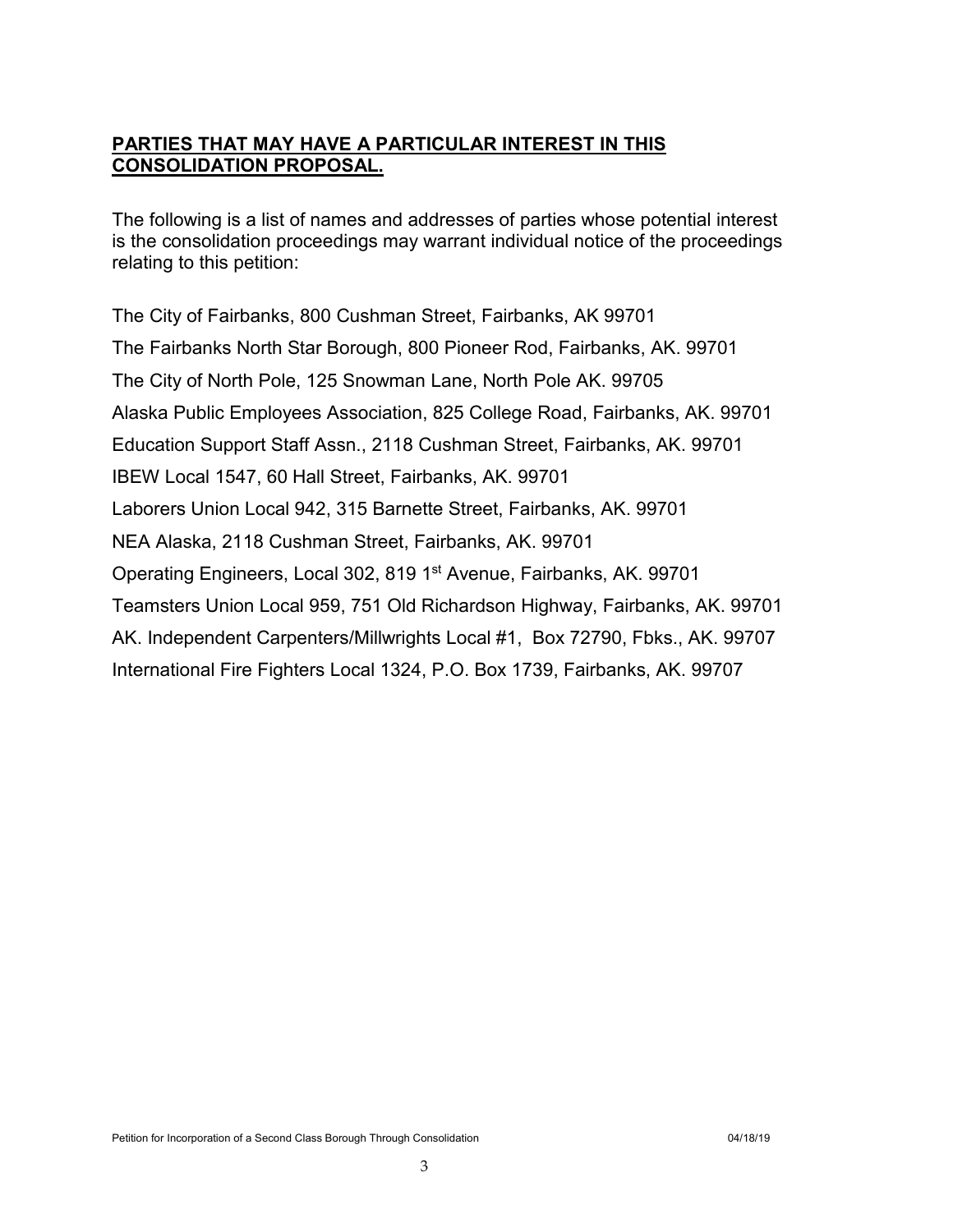### EXHIBIT K

# AFFIDAVIT OF PETITIONERS' REPRESENTATIVE CONCERNING SOURCE & ACCURACY OF INFORMATION IN THE PETITION

) ss.

STATE OF ALASKA ) FOURTH JUDICIAL DISTRICT

I, Don Lowell, representative of the petitioner for consolidation of the City of Fairbanks and the Fairbanks North Star Borough, swear or affirm the following:

- 1. The information contained in the petition for consolidation is complete and accurate to the best of my knowledge.
- 2. The information listed below was provided by the sources listed:
	- a) The Department of Labor estimated the population of the territory proposed for consolidation.
	- b) Exhibit A, the statement of principal reasons for the consolidation proposal, was prepared by Don Lowell.
	- c) Exhibit B-1, the written metes and bounds legal description of the boundaries of the municipality proposed to be incorporated through consolidation, was prepared by the Department of Community and Regional Affairs.
	- d) Exhibit B-2, the map showing the boundaries of the municipality proposed to be incorporated through consolidation, was prepared by the Fairbanks North Star Borough.
	- e) Exhibit C-1, the written metes and bounds legal description of the boundaries of the City of Fairbanks, was provided by the Department of Community and Regional Affairs.
	- f) Exhibit C-2, the map showing the boundaries of the City of Fairbanks, was provided by the City of Fairbanks.
	- g) Exhibit D, the proposed composition and apportionment of the Assembly was prepared by Don Lowell from information provided by the Fairbanks North Star Borough.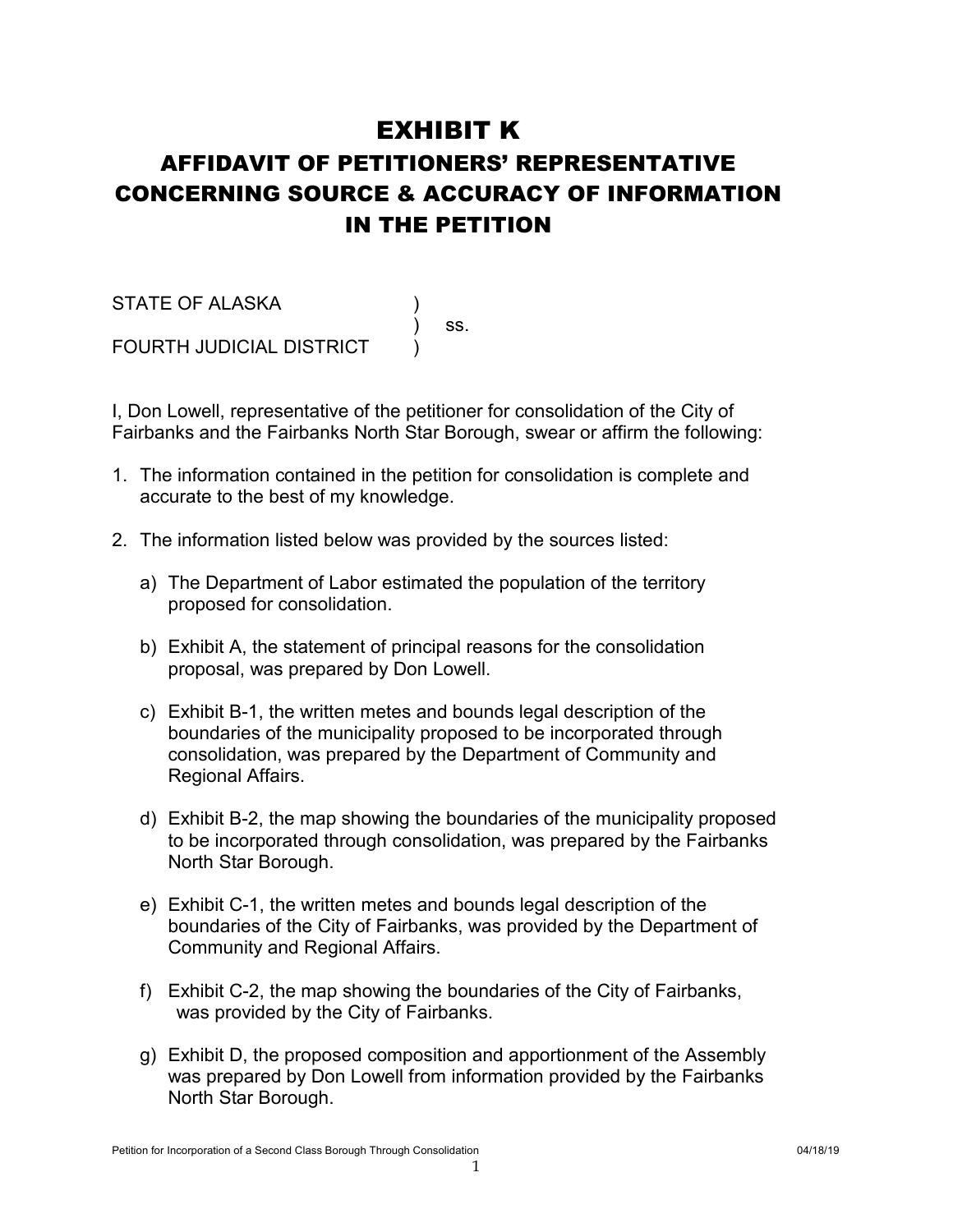- h) The list of proposed areawide and non-areawide powers and services was prepared by Don Lowell from information provided by the Fairbanks North Star Borough.
- i) The list of proposed areawide and non-areawide taxes was prepared by Don Lowell from information provided by the City of Fairbanks and the Fairbanks North Star Borough.
- j) Exhibit E-1, the written metes and bounds legal description of the boundaries of each proposed service area does not in exist according to the Fairbanks North Star Borough. (See letter attached to this Exhibit)
- k) Exhibit E-2, the map showing the boundaries of each proposed service area, was prepared by the Fairbanks North Star Borough.
- l) Exhibit E-3, the list of powers, services and taxes for each proposed service area, was prepared by Don Lowell from information provided by the City of Fairbanks and the Fairbanks North Star Borough.
- m) The statement of the assessed or estimated value of taxable property in the territory proposed for consolidation was prepared by Don Lowell from information provided by the Fairbanks North Star Borough.
- n) Exhibit F, the proposed three year operating budget, was prepared by Juanitia Helms from information provided by the City of Fairbanks and the Fairbanks North Star Borough.
- o) Exhibit G, the voting rights information, was provided by Don Lowell from information provided by the Department of Community and Regional Affairs.
- p) Exhibit H, the brief, was prepared by Don Lowell.
- q) Exhibit I, the final transition plan, was prepared by Don Lowell following critique by the Fairbanks North Star Borough administration.
- r) Exhibit J, information relating to public notice, was prepared by Don Lowell.
- s) Exhibit K, the Affidavit of Petitioner's Representative concerning source and accuracy of information was prepared by Don Lowell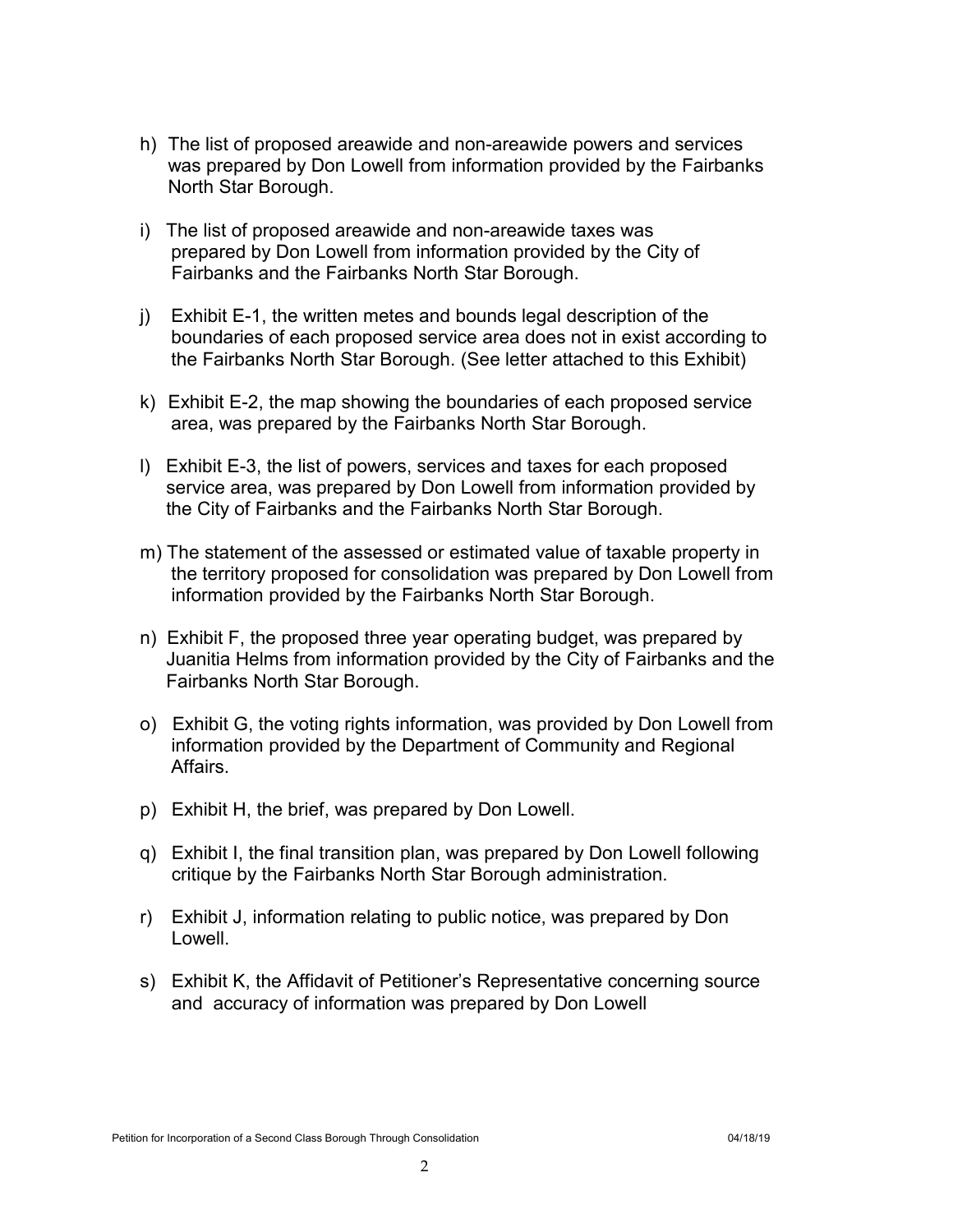t) Exhibit L, the authorization of petition for consolidation of the City of Fairbanks and the Fairbanks North Star Borough, with the signatures of at least the number of voters required by AS 29.06.100 will accompany this petition when filed with the Dept. of Community and Regional Affairs.

The petitioners met with the Mayor of the City of Fairbanks, the Mayor of the Fairbanks North Star Borough and the Presiding Officer of the Assembly in early May, 1998 and received approval to consult with department heads in developing a consolidation petition. In the months following, city and borough personnel and the Department of Community and Regional Affairs provided essential information, valuable guidance and critique in the development of the consolidation petition.

Members of the Consolidation Committee participated in the overall preparation of the petition to consolidate the City of Fairbanks and the Fairbanks North Star Borough.

 $\frac{1}{2}$  , and the set of the set of the set of the set of the set of the set of the set of the set of the set of the set of the set of the set of the set of the set of the set of the set of the set of the set of the set Petitioners' Representative

SUBSCRIBED AND SWORN TO before me on 1998

[notary seal]

Notary Public in and for Alaska My Commission expires: \_\_\_\_\_\_\_\_\_\_\_\_\_\_\_\_\_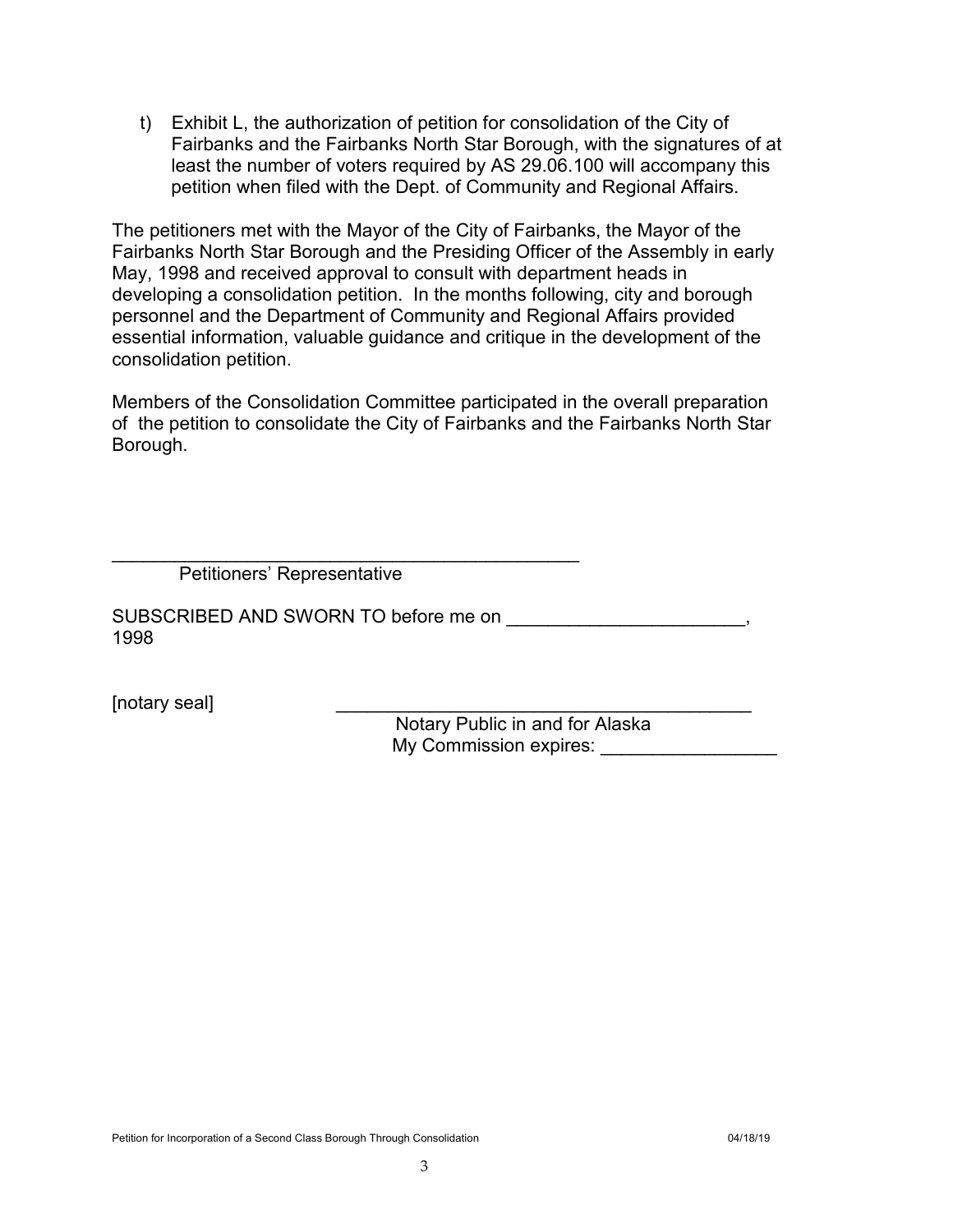# ADDITIONAL INFORMATION NOT PART OF THE FORMAL PETITION TO INCORPORATE A NEW MUNICIPALITY

In addition to the information required for the petition, DCRA encourages petitioners to provide supplemental information, which would be useful in the analysis and consideration of the consolidation proposal. These materials may include:

- I. The current operating budget for each municipality and school district within the territory proposed for consolidation.
- II. Planning documents covering the territory proposed for consolidation.
- III. Photographs of the territory proposed for consolidation including
	- A. Significant properties which are expected to be transferred to the new municipality as a result of consolidation
	- B. General views of the territory proposed for consolidation